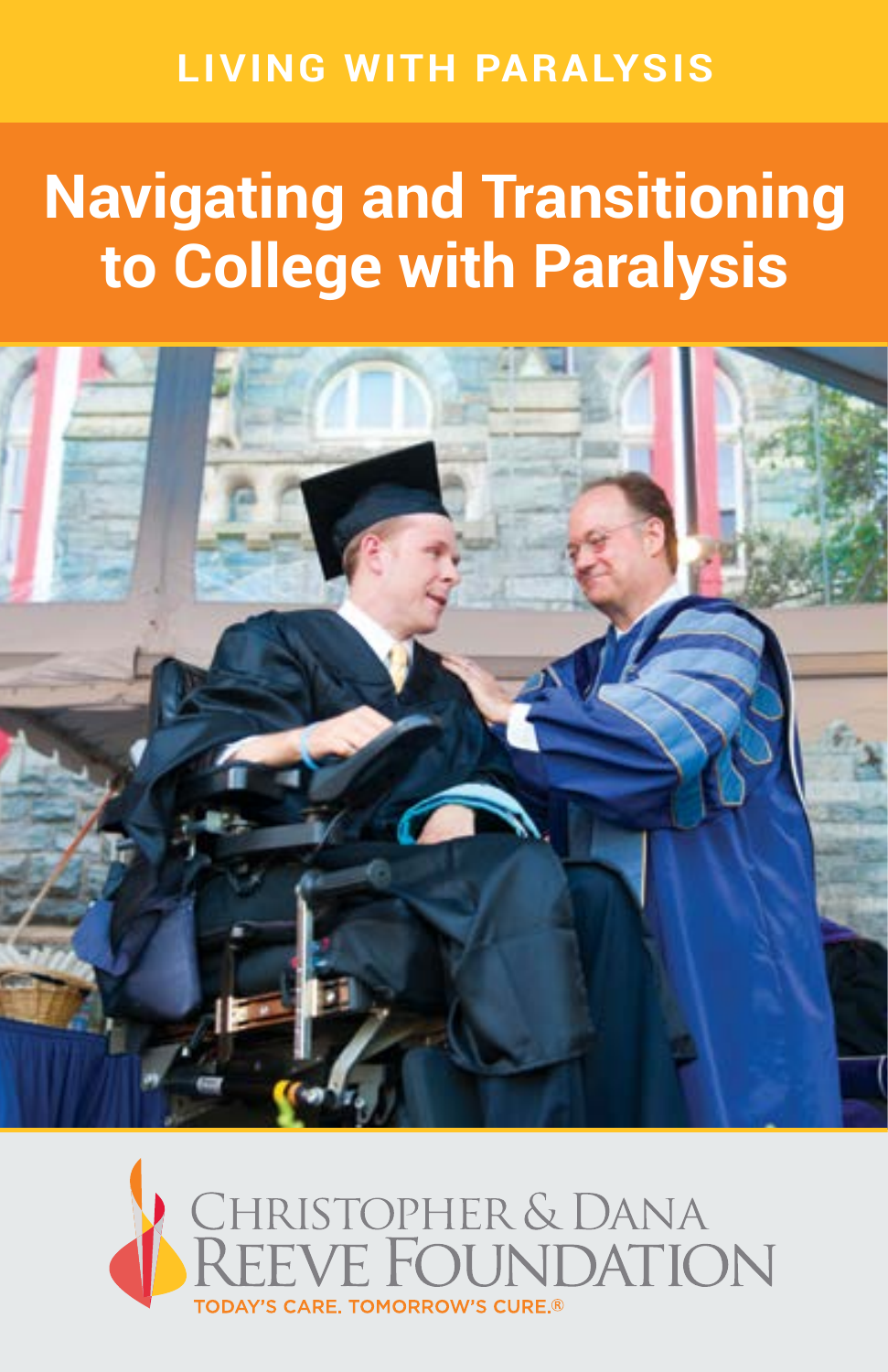#### **First Edition 2020**

**This guide has been prepared based on scientific and professional literature. It is presented for the purpose of education and information; it should not be construed as medical diagnosis or treatment advice. Please consult a physician or appropriate healthcare provider for questions specific to your situation.** 

#### **Credits:**

**Written by Annie Tulkin, MS Founder and Director, Accessible College**

**Produced by Sheila Fitzgibbon and Bernadette Mauro Cover Photo: Taylor Price, Georgetown University '10 and '12 and Georgetown University President John J. DeGioia**

#### **Christopher & Dana Reeve Foundation**

**636 Morris Turnpike, Suite 3A Short Hills, NJ 07078 (800) 539-7309 toll free (973) 379-2690 phone ChristopherReeve.org**

**©2020 Christopher & Dana Reeve Foundation**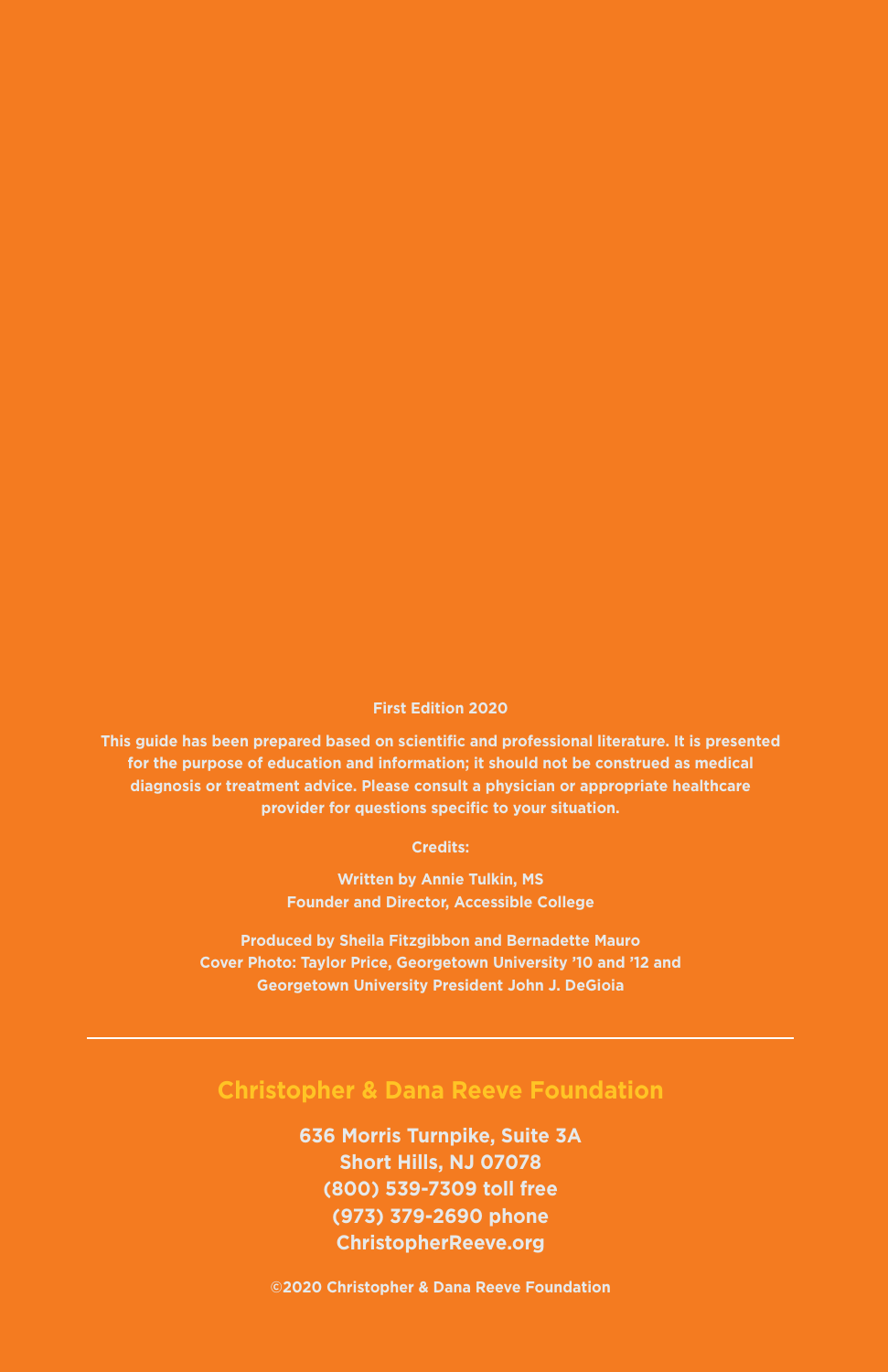## **LIVING WITH PARALYSIS**

# **Navigating and Transitioning to College with Paralysis**

| How to Prepare: The Role of the Rehabilitation Center 6                                                       |
|---------------------------------------------------------------------------------------------------------------|
|                                                                                                               |
| How to Prepare: The Role of Vocational Rehabilitation 11                                                      |
| Injured While in High School or College 12                                                                    |
| Selecting a College entertainment of the contract of the Selecting a College entertainment of the contract of |
| The College's Disability Support Office and What it Offers 18                                                 |
|                                                                                                               |
| Personal Care Attendants and a contract of the contract of 24                                                 |
| Recreational Activities and Campus Events 27                                                                  |
|                                                                                                               |

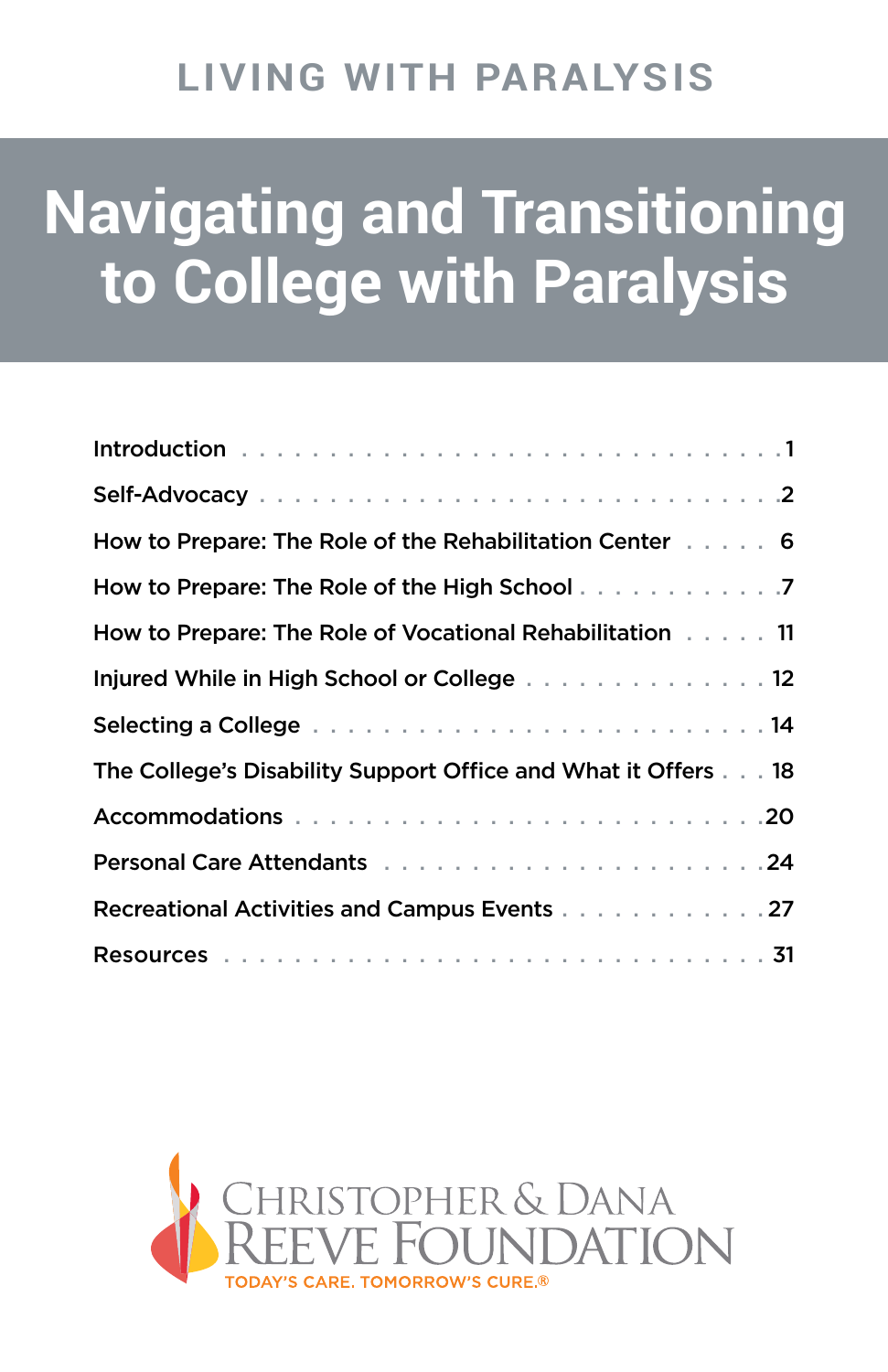#### **Introduction**

Students with paralysis and mobility impairments share many of the same questions as their non-disabled peers when exploring colleges (academics, campus culture, financial aid, services), and they also have a unique set of considerations to take into account, including physical accessibility, access to care, and accommodations. Data indicates that approximately 19% of college students in the United States are students with disabilities<sup>1</sup>. This number includes: learning disabilities, ADD, mental health conditions, chronic health conditions, and physical disabilities. Additionally, approximately 7% of the college students who report having a disability indicate that they have a physical disability/mobility impairment<sup>2</sup>. Although colleges are required by federal law to accommodate students with disabilities, the way in which accommodations are administered varies from college to college. The aim of this publication is to provide guidance and support for young adults with paralysis and mobility impairments as they prepare to transition to college.

#### Background: Federal Laws — Section 504, IDEA, and ADA

It's important to understand the differences in the laws that govern K-12 education and college. There are three main laws that students and families should be familiar with. The first is the Individuals with Disabilities Education Act (IDEA). This is a law that governs special education services

#### **Acronyms**

**ADA:** Americans with Disabilities Act **DSO:** Disability Support Office **FERPA:** Federal Educational Rights and Privacy Act **IDEA:** Individuals with Disabilities Education Act **IEP:** Individualized Education Program **OT:** Occupational Therapist **PCA:** Personal Care Attendant **PT:** Physical Therapist **SSI:** Supplemental Security Income **SSDI:** Social Security Disability Insurance **VR:** Vocational Rehabilitation

in the K-12 setting for students with disabilities and provides for free and appropriate public education and services. Students who are receiving accommodations under IDEA, typically have an "IEP" (Individualized Education Program) that outlines their accommodations and services.

<sup>1.</sup> U.S. Department of Education, National Center for Education Statistics. (2019). Digest of Education Statistics, 2017 (2018-070).

<sup>2.</sup> Raue, K., and Lewis, L. (2011). Students with Disabilities at Degree-Granting Postsecondary Institutions (NCES 2011–018). U.S. Department of Education, National Center for Education Statistics. Washington, DC: U.S. Government Printing Office.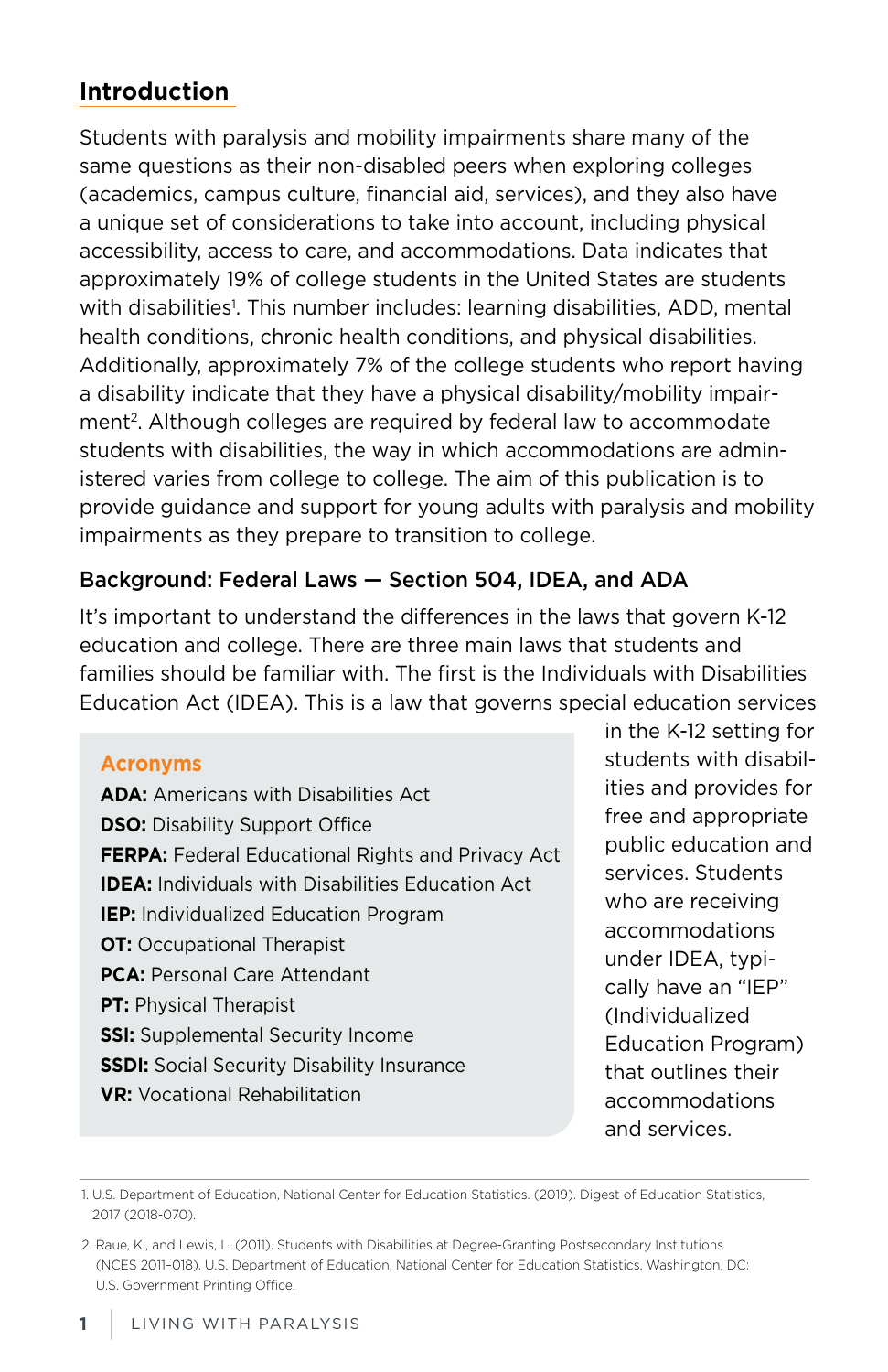The next law is Section 504 of the Rehabilitation Act of 1973 (Section 504). It provides protection against discrimination on the basis of disability and applies to both high schools and colleges. K-12 students who receive accommodations under Section 504 may have a "504 Plan". This is a plan that outlines what accommodations the student receives. Section 504 also applies to the college setting, however, a student's 504 Plan from the K-12 environment may not directly transfer to the college setting in terms of the types of accommodations that a college offers. It's important to note that private schools have to adhere to Section 504 and remove barriers to education, but private schools do not have to provide accommodations and services under IDEA, like the ones that may be included in an IEP.

In the college setting, IDEA is no longer an applicable law. Colleges provide "reasonable accommodations" for students with disabilities as defined by the Americans with Disabilities Act (ADA) and protection from discrimination as outlined in Section 504. One big difference between high school and college is that in college the student has to be engaged in the "interactive process" and request their own accommodations, whereas in the K-12 setting, parents are usually advocating and driving the conversations and requests. Parents no longer have a role in the accommodations process once the student has matriculated to college.

### **SELF-ADVOCACY**

Many students and parents are not prepared for the changes that take place around accessing disability supports and services in college because there is a large shift in the role and responsibilities of the student. Here are some major differences:

**High School:** The school takes the lead in arranging accommodations. For example, if the student gets extra time on tests the school knows and makes those arrangements.

**College:** The student has to engage in the "interactive process" and request accommodations. The interactive process requires the student to meet with a counselor in the Disability Support Office (DSO) and provide documentation of a disability/health condition. Example: If the student needs extra time on tests, most colleges have a process to request to take an exam with extra time in a testing center which typically involves making the request at least seven days prior to the exam.

**High School:** Teachers identify when the student needs support. Teachers can connect with parents and share information.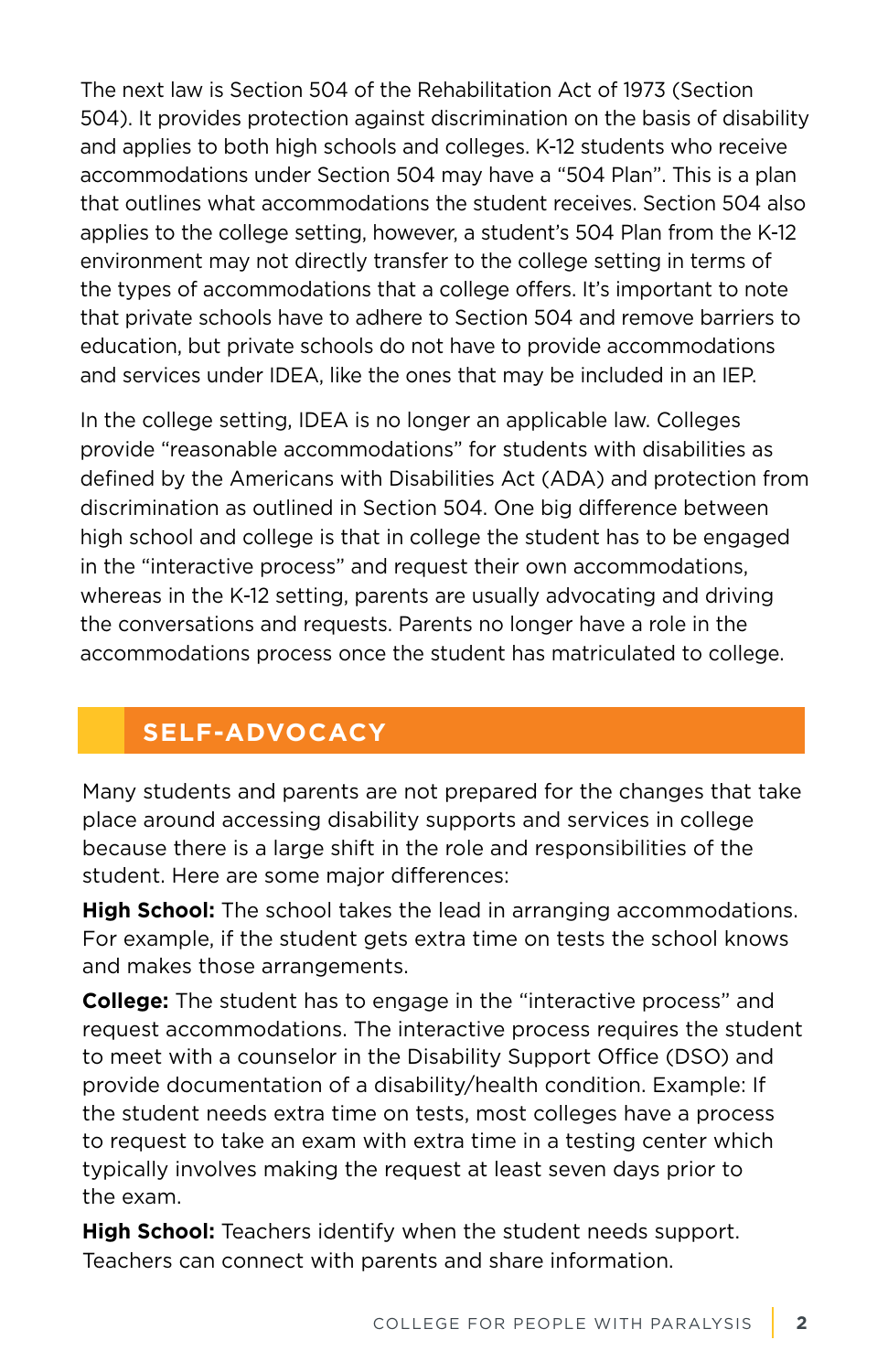

**If I have learned anything throughout my college experience, it is that I have to be an advocate for myself."**

*-Ian Malesiewski* 

*https://www.ChristopherReeve.org/blog/ life-after-paralysis/college-during-the-coronavirus*

**College:** The student has to be proactive in seeking out support by going to office hours, hiring tutors, and taking advantage of the services the college offers. Additionally, professors and administrators are restricted by the Family Educational Rights and Privacy Act (FERPA), a federal law, which prevents university personnel from sharing information such as grades, class schedules, and disciplinary action, with parents. Students and families that opt to allow parents to access this information will need to sign a release form, typically with the college's Registrar.

Students and parents are often caught off guard by this shift. It's important to start talking about this transition with the student early, and start to allow them to develop independent living and selfadvocacy skills.

#### **Essential Skills**

Students will need to be able to effectively articulate their needs and discuss their disability when they are in college. Self-advocacy, the ability to understand and communicate one's needs, is key. These are the essential self-advocacy skills that students need to support their successful transition:

- **•** Knowledge of their disability
	- Able to name and describe condition(s)
- **•** Understand how their disability impacts them
	- Able to discuss how their disability(ies) impact their ability to participate in school, daily living, and programs.
- Know what accommodations they need (academic, residential, transportation, programmatic)
	- Identify their "functional limitations" and consider how they are impacted in each setting they may encounter in college, and identify accommodations that will support them.
- **•** Able to communicate their needs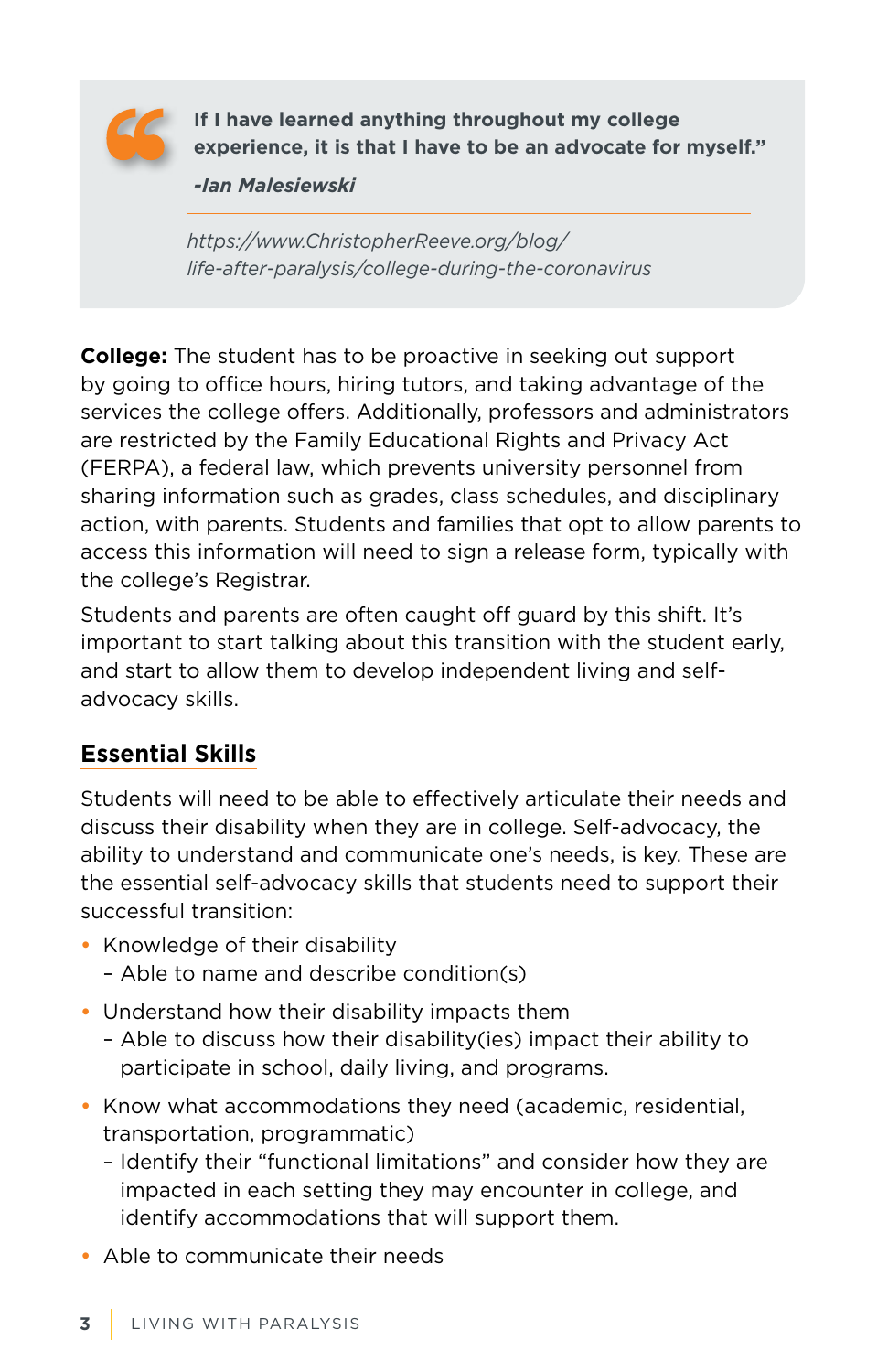

- Able to identify who they should speak with and effectively communicate their needs
- **•** Understand their rights and responsibilities under the law
	- A general knowledge and understanding of the Americans with Disabilities Act and Section 504, and the application of these laws in the college setting.

There are a few ways to support students in developing these skills. First, if the student has an IEP or a 504 plan, include the student in the meetings related to their accommodations. Families can support the student in learning about their disability and their needs. Often, parents will work with counselors and therapists to assist in this area, since students may be more receptive to someone other than their parent. Most states have transition support guides that can be found online. These guides typically outline what skills a student can work on during 9th-12th grade to support a successful transition.

It's also important to find ways to let the student build their executive function and independent living skills. Here are a few ideas on how to foster these skills early on:

#### **Conversations with Healthcare Providers:**

**•** It can be challenging for parents to hold back from directing the conversation during medical appointments. However, the student should learn to ask questions and speak for themselves. This will help the student develop independence and self-advocacy skills. In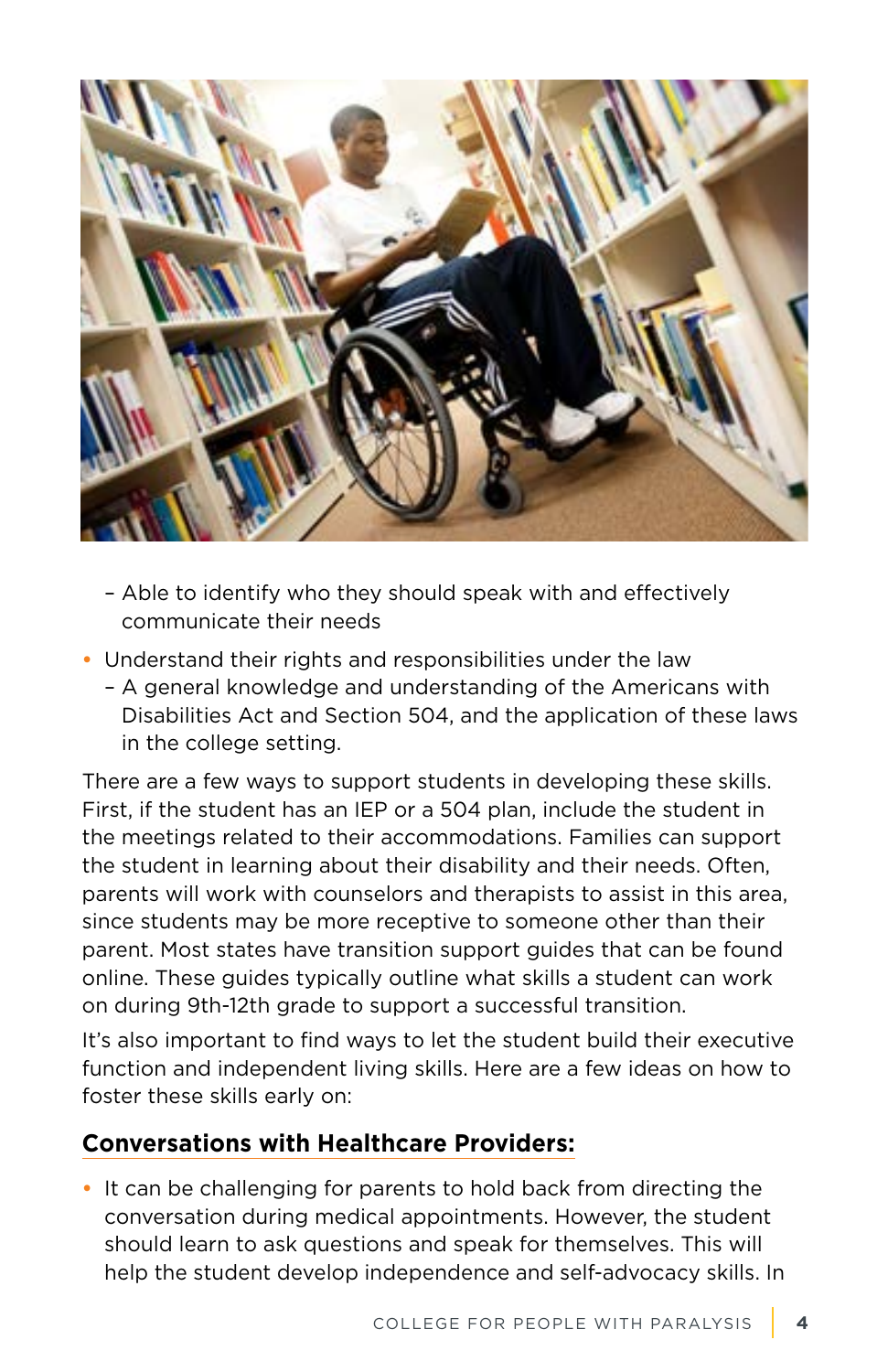order to practice letting the student converse with the healthcare provider, families can:

- Ask the healthcare provider to direct questions to the student to enhance the student's ability to monitor health and self-advocate.
- Let the student handle the entire appointment by themselves.
- Support the student in creating a list of questions/concerns prior to each appointment.
- Rehearse the appointment with the student.

#### **Medication Management:**

- As students move toward living independently, they will need to be able to manage their own medication. It's important for students to have a system in place to monitor their medication. Those systems should be adopted before they go to college. In order to foster these skills, families can:
	- Assist the student in setting up a medication management app or calendar to support the student in identifying when to take medication and how much and when they need to call for a refill. (Please note that many apps also have a section where users can track how the medication makes them feel. This can be beneficial data).
	- Get the student a pill box and identify a specific day that the box gets filled (such as every Sunday).

#### **Healthcare Appointments:**

- Families start making doctor appointments for their child a few days into their infant's life! It can be a hard habit to break, 18 or so years later. Nevertheless, parents will eventually have to let the student take the reins and make their own appointments. In order to transfer this responsibility to the student, families can:
	- Support students in scheduling their own appointments. Students should have a sense of their calendar and commitments, and be able to call to schedule an appointment independently.
	- Co-construct a script and practice what the call might entail.
	- Make sure the student has relevant health insurance information in a handy location.
	- If the student has a recurring appointment, be sure they have a system in place for tracking and scheduling their appointment. Apps and electronic calendars can be very helpful.

The more practice that students can get with self-advocacy, executive function, and independent living skills while they are supported at home, the more successful they will be in navigating college.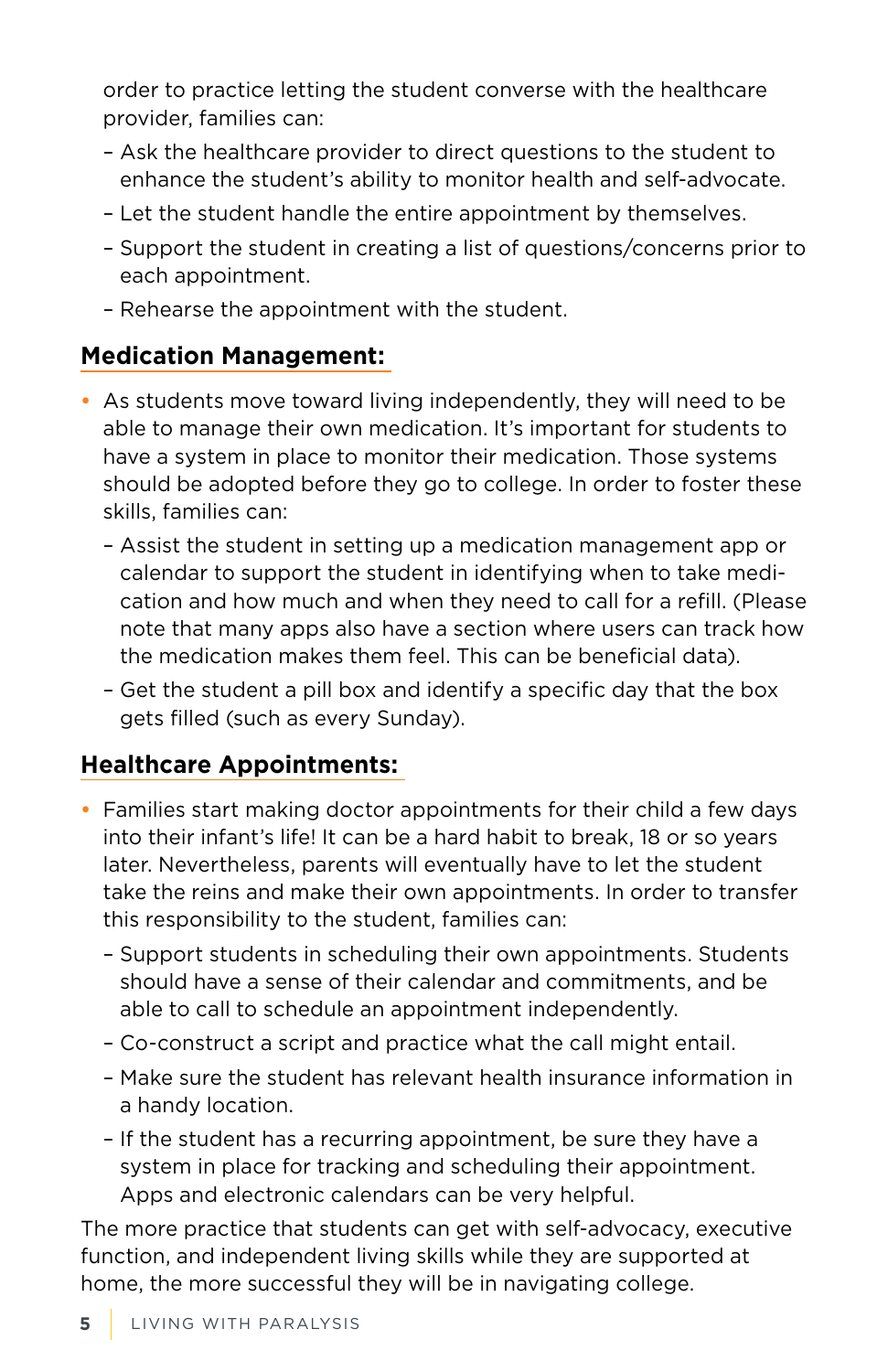#### **HOW TO PREPARE: THE ROLE OF THE REHABILITATION CENTER**

If your paralysis is long-standing as college approaches, you may want to consider outpatient rehabilitation to improve your functional and independent living skills. These skills may include wheelchair transfers, fine motor skills, core strengthening, and stamina building. This may help you be better prepared for living on your own at college.

For those who are newly injured or paralyzed, this section explains the key people who can help you return to or prepare for college. Look at the roles of various rehabilitation team members and consider how they can help you in your goal of returning to or entering college. Ask if the rehabilitation center has a person who can liaise with schools. Typically, this person has the title of "Education Coordinator," but that may vary from center to center.

#### The Education Coordinator can:

- Support the student with college visits and connect them to the Disability Support Office (DSO)
- Assist the student in identifying accommodations
- Provide guidance on the other types of supports the student may need in the college setting

During the student's time in rehabilitation they will work with physical and occupational therapists (PT/OT).

#### The PT/OT can:

- Identify the student's "functional limitations"
	- Develop a list of functional limitations
	- Consider how these limitations may impact the student's mobility in the classroom and in a residential setting
	- Assist the student in determining their individual support needs (care attendant, assistive technology, etc.)
	- Provide documentation for the student to use when the student is requesting accommodations

Working collaboratively with the team at the rehabilitation center can help the student make sure they have the best systems and supports in place. Once the student is accepted to a college, they may also want to consider coordinating with the college's DSO and bringing their OT to the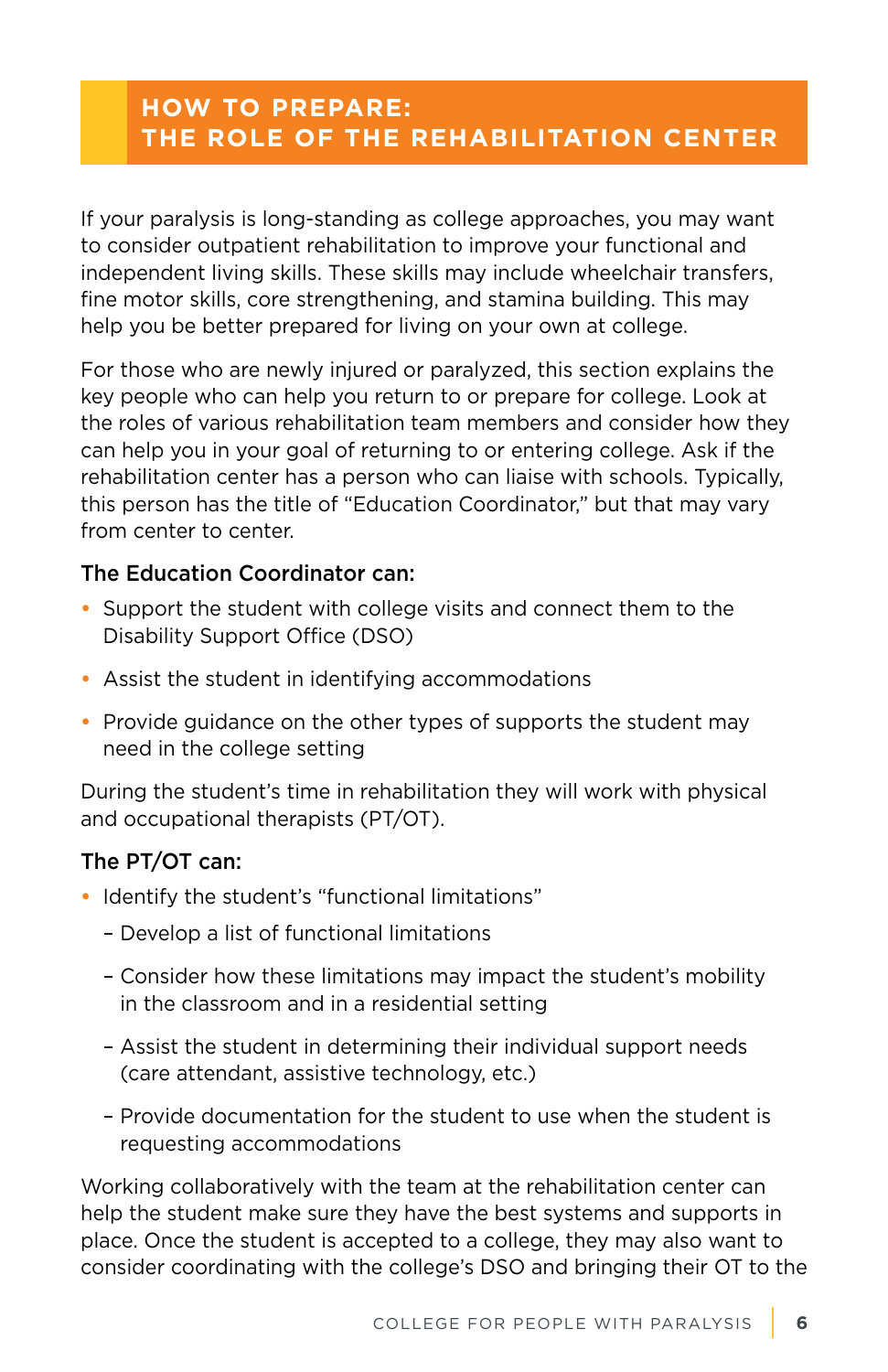campus to do an on-site evaluation with the student. This can be particularly helpful if the student plans to live on campus. The evaluation may identify modifications and requests that can be made to the DSO.

#### **HOW TO PREPARE: THE ROLE OF THE HIGH SCHOOL**

When the student is in high school there will be opportunities to engage with the high school counselor and have conversations about the college search and selection process. However, not every high school counselor is equipped to assist students with physical disabilities in thinking through their specific needs. Students and families will need to be prepared to create their own questions and do their own research.

If the student has an IEP, transition planning will be a part of the IEP process. It will be critical for the student to engage in the IEP process to better understand their needs and accommodations so that they can be an effective self-advocate in college.

If the student has a 504 plan, they will not receive transition services to support them with the transition to college. Students with 504 plans will need to dedicate time and think through the types of transition supports and accommodations that they may need in order to live independently and be successful in college.

#### **College Counselors/Independent College Consultants**

College counselors are typically a great source of information on what the different colleges offer, and they can help identify the best academic fit for the student. They may not be as well versed in issues related to students with physical disabilities transitioning to college. Ask the college counselor if they have worked with students with physical disabilities before. If they have not, they may be able to point you to other consultants or resources. Some families may choose to seek out the support and guidance of an independent college consultant. Independent consultants can also offer information on different schools and work with the student to find the right college fit.

#### **College Fairs**

Students will have opportunities to attend college fairs either at their school, in their school district, in their surrounding area, or online. College fairs typically host a number of college admissions representatives.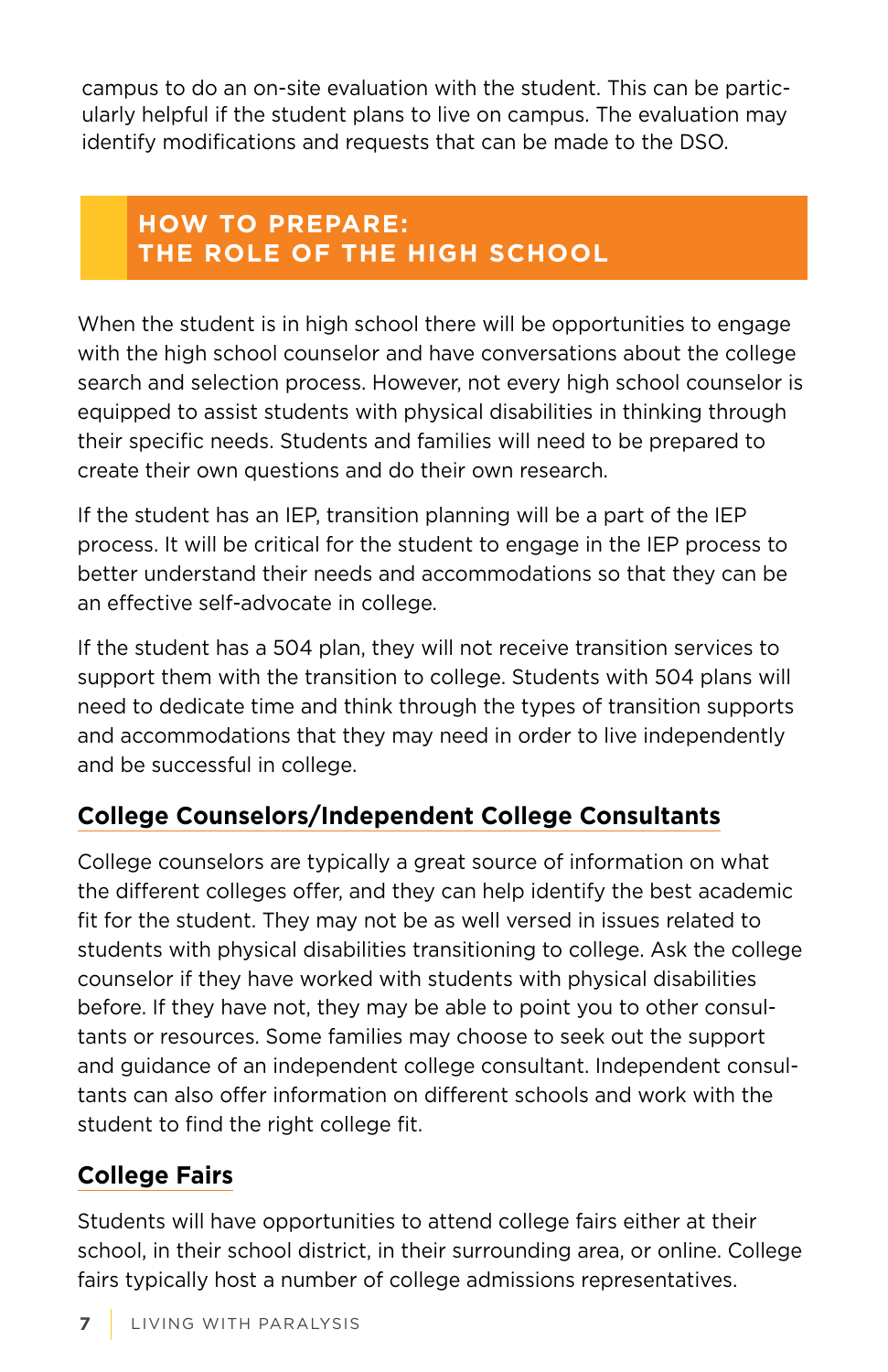

Fairs are usually held in high school gymnasiums or convention centers. Recently, more organizations and schools have been offering online college fairs where students can connect with admissions representatives from different colleges in a virtual setting.

Questions to Ask Prior to Attending a College Fair:

- **•** Is the location of the college fair accessible?
- **•** Is there a process for requesting an accommodation if needed?
- When attending a virtual college fair, ask if the platform is accessible for screen readers and speech-to-text software.

#### A Note About College Admissions Staff:

College admissions staff may not be well-versed in the needs of students with disabilities. Students and families should be prepared to ask questions of the admission staff at the college fair. However, if the student is interested in that specific school, the student should follow up and connect with the DSO to get specific information related to disability services on campus. It's also important to remember that the process for requesting accommodations in college is separate from the college admissions process. The admission staff do not share information with the Disability Support Office and vice versa.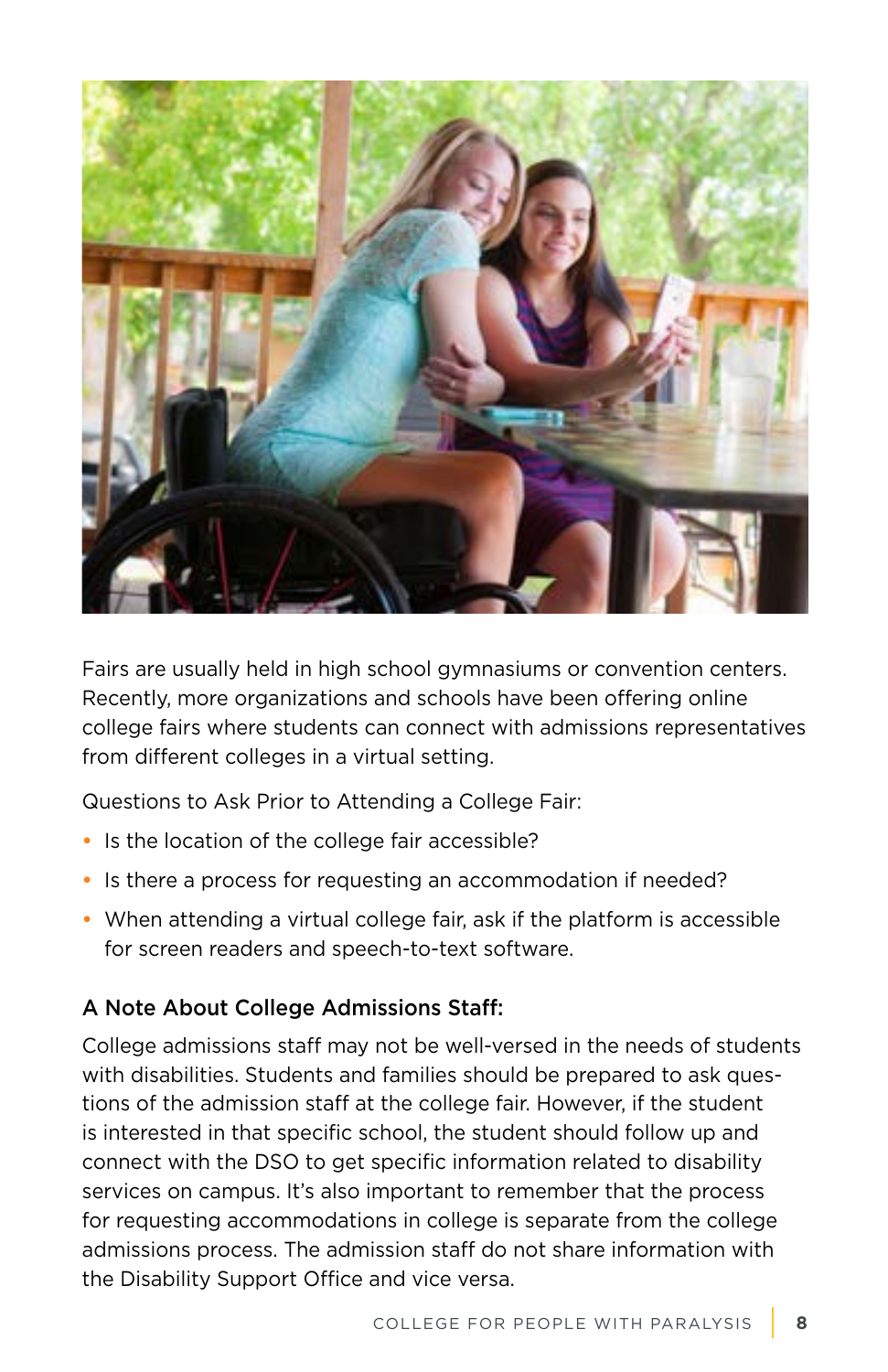#### **College Tours**

Students with paralysis and mobility impairments should try and visit the campuses of the schools that they are interested in attending. This will give the student a better sense of how accessible the campus is for them.

#### 1. Contact the admissions office

- **•** Ask if the admissions office is accessible (this is not always a given).
- Ask for specific instructions on how to enter the building if the accessible entrance is not at the front of the building (common at "historic" campuses).
- 2. Ask if the tour is accessible. If there are specific things that the student needs in order to be able to access the tour and the tour materials (sign language interpreter, audio system, large print, electronic copies of materials, a golf cart, etc.) be sure to request those in advance. Here are some sample questions to ask:
- Is the tour wheelchair accessible?
- Has the tour guide been trained to navigate the campus's accessible routes?
- Are you able to send me the tour materials electronically in advance?
- Are there videos shown as part of the tour? If so, are they captioned?

#### 3. Ask about the tour length

**•** Some campuses are quite large and/or topographically challenging. If the student is not using a power device, they should get a sense of the tour length to make sure they are prepared.

#### 4. Make an appointment to meet with the DSO

- Meet with a counselor to discuss the process for requesting accommodations.
- Ask to be connected with current students who have physical disabilities.

Note: Universities that receive federal funding must be ADA compliant. However, compliance varies, and what is considered "compliant" may not meet the specific needs of the student.

#### **Virtual College Tours**

Many colleges offer virtual tours through a variety of online platforms. These tours offer students the opportunity to explore schools that they may not be able to go and see in person. While virtual tours do expand a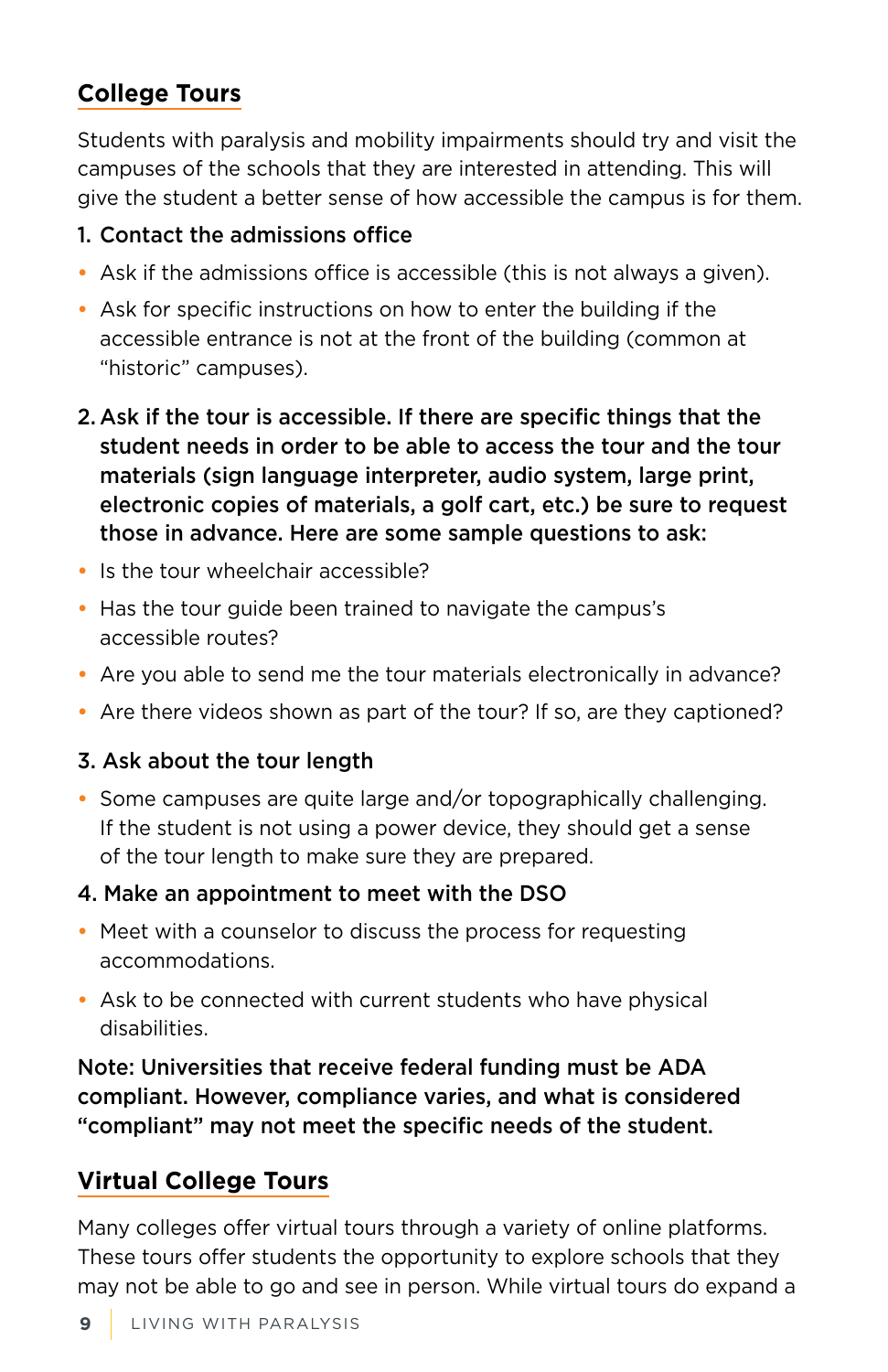students' ability to explore schools from the comfort of their own home, it can be challenging to get information related to physical accessibility, and to get a sense of the ways in which people with disabilities are supported and engaged on campus through a virtual tour.

Unfortunately, virtual tours do not always show how students with physical disabilities would access a building, or what accessibility features are present (push buttons, tactile features, or signage). Virtual tour attendees see the front/interior of a building, but the accessible entrance might be on the side or back of the building, and not featured on the virtual tour. Although colleges are required to be compliant with the ADA, there are varying levels of compliance, with some schools even working to go beyond compliance.

If the student is interested in the college, and a virtual tour is the only option, there are some ways to get the information that they may be seeking without visiting the campus in person.

- Contact the Disability Support Office and have a conversation about the types of accommodations that the student is seeking and the support they offer.
- Ask to be connected with other students with physical disabilities on campus.
- Contact the Student Health Center and the Student Counseling Center to ask about the types of services that they offer on campus.

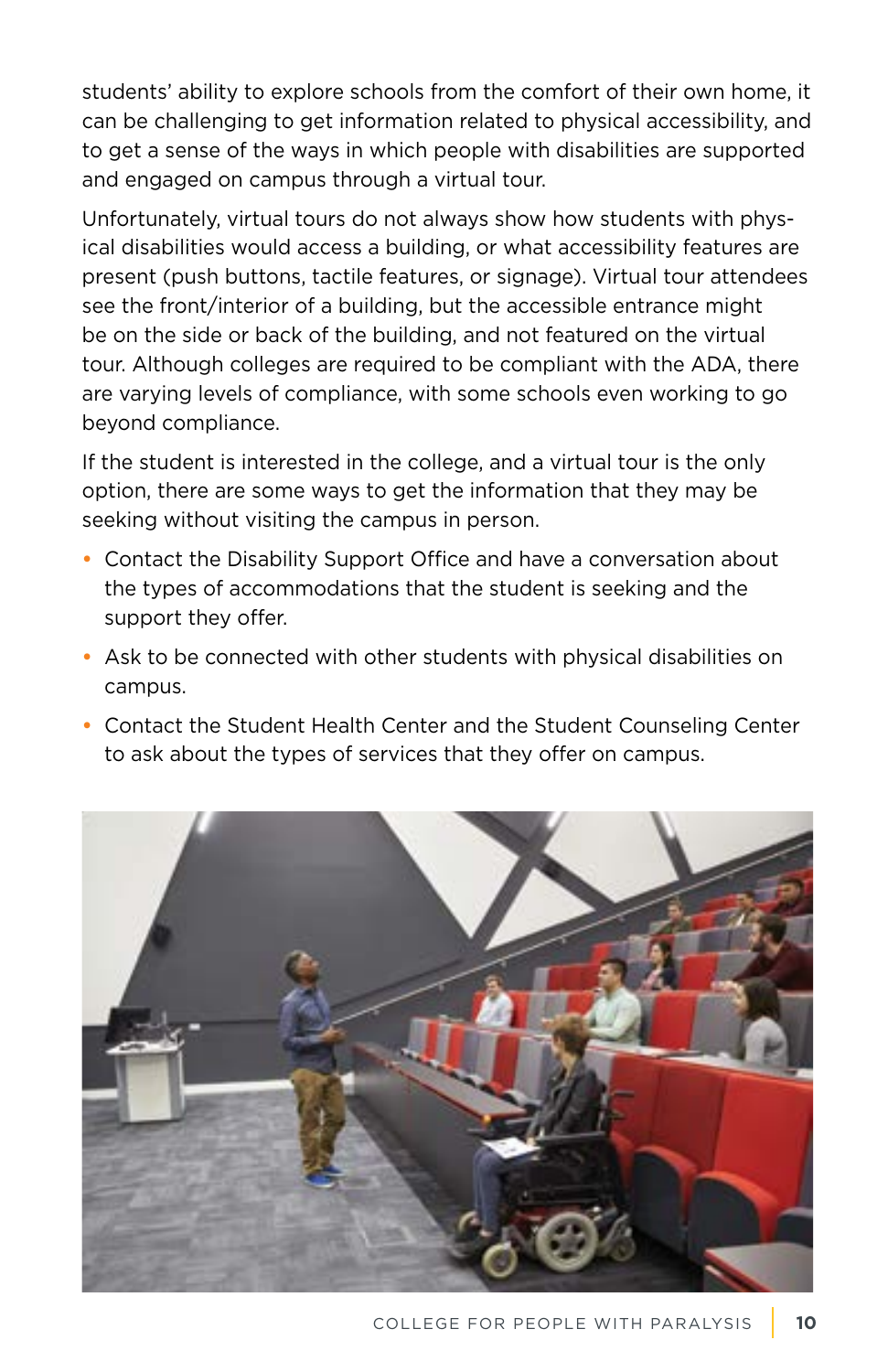#### **HOW TO PREPARE: VOCATIONAL REHABILITATION'S ROLE**

Rehabilitation services are available through the state and are referred to as Vocational Rehabilitation (VR) services. State VR agencies receive funds from the federal government because of the Rehabilitation Act of 1973, and the Department of Education oversees the program. The purpose of the VR program is to assess, plan, develop, and provide services to people who are eligible for VR in order to prepare recipients for higher education and employment. VR can assist in job placement, provide support to increase independence and integration into the workplace and the community.

In order to be eligible for VR, students must have a physical, mental, emotional, or learning disability that is a real barrier to employment or accessing higher education. Additionally, students who receive Supplemental Security Income (SSI) and/or Social Security Disability Insurance (SSDI) and/or they are in special education programs, receive accommodations in school, or have a severe health condition may be eligible. It's important to know that VR service is provided to only a small percent of people who may be eligible. Because funding is not available to serve everyone, students with the most severe disabilities are prioritized. Each application for eligibility is evaluated on a case-by-case basis.

In high school, students who meet the eligibility requirements can request VR services. Families can request that a VR counselor attend IEP/504 meetings. Involving VR early in high school as a part of the transition planning process, can be beneficial to the student and the state VR agency, who may be able to better predict resource and funding needs the earlier students engage with VR.

#### **What can VR do?**

- Work with the student to help them find a college appropriate to their needs and professional goals.
- Assist the student in identifying possible scholarships. Frequently, this is done collaboratively with the high school counseling staff.
- Support the student in identifying the types of accommodations that they may want to request in college, and once the student is accepted, they will assist the student in connecting with the college's Disability Support Office.
- Provide the student with financial assistance, assistive technology, and/ or access to aids for daily living.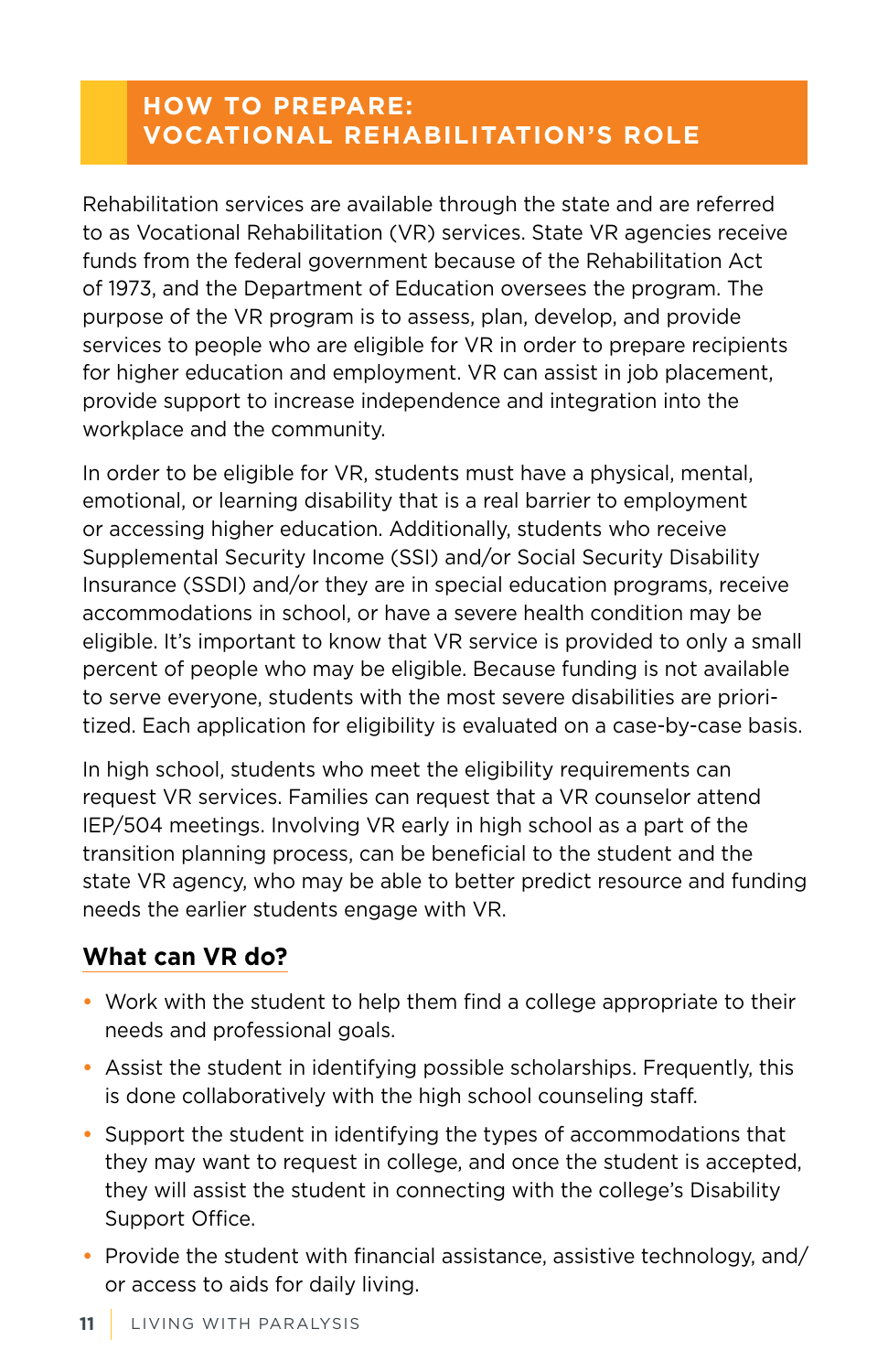#### **INJURED IN HIGH SCHOOL OR COLLEGE**

It can be challenging for students and families to determine how best to move forward with education if the student has been injured during high school or college. School re-entry may look different for individual students. Some students may want to try and continue to stay at pace with their classmates, and others may choose to proceed more slowly.

One main factor that impacts how the student can move forward in their education is their physical ability post injury. Depending on the impact of the injury the student may have to learn or relearn:

- Activities of daily living skills
- How to use assistive technology (i.e.: text to speech software, note taking software/devices, audio books, etc.)
- How to navigate the physical school environment using a wheelchair/ mobility device (classrooms, building access, and bathrooms)

For the student there may also be social factors or implications that guide their decision-making process. They may want to stay connected and on track with their peers. The fear of social exclusion can be very real for students, so it's important to be understanding of the student's desire to keep up with their friends. Families may want to connect with a therapist, counselor, or healthcare provider to discuss these issues, and consult with other families who have been through similar experiences.

#### **If the student is in high school:**

Families should connect with their school and school district to explore the possibilities. Additionally, the rehabilitation facility may have some resources that can be used to support students as they consider returning to high school. Families will want to work with the school counselor or special education coordinator to determine what accommodations and services the school can provide. It's important to remember that public schools provide accommodations and services under IDEA and Section 504, and that private schools only provide accommodations under Section 504 (they cannot discriminate against a student with a disability). Students may opt to re-enter completely, re-enter taking less classes, continue with remote education and/or a hybrid of home and hospital learning, or take time off. Families will need to work with their school or school district to provide documentation and determine the best path forward.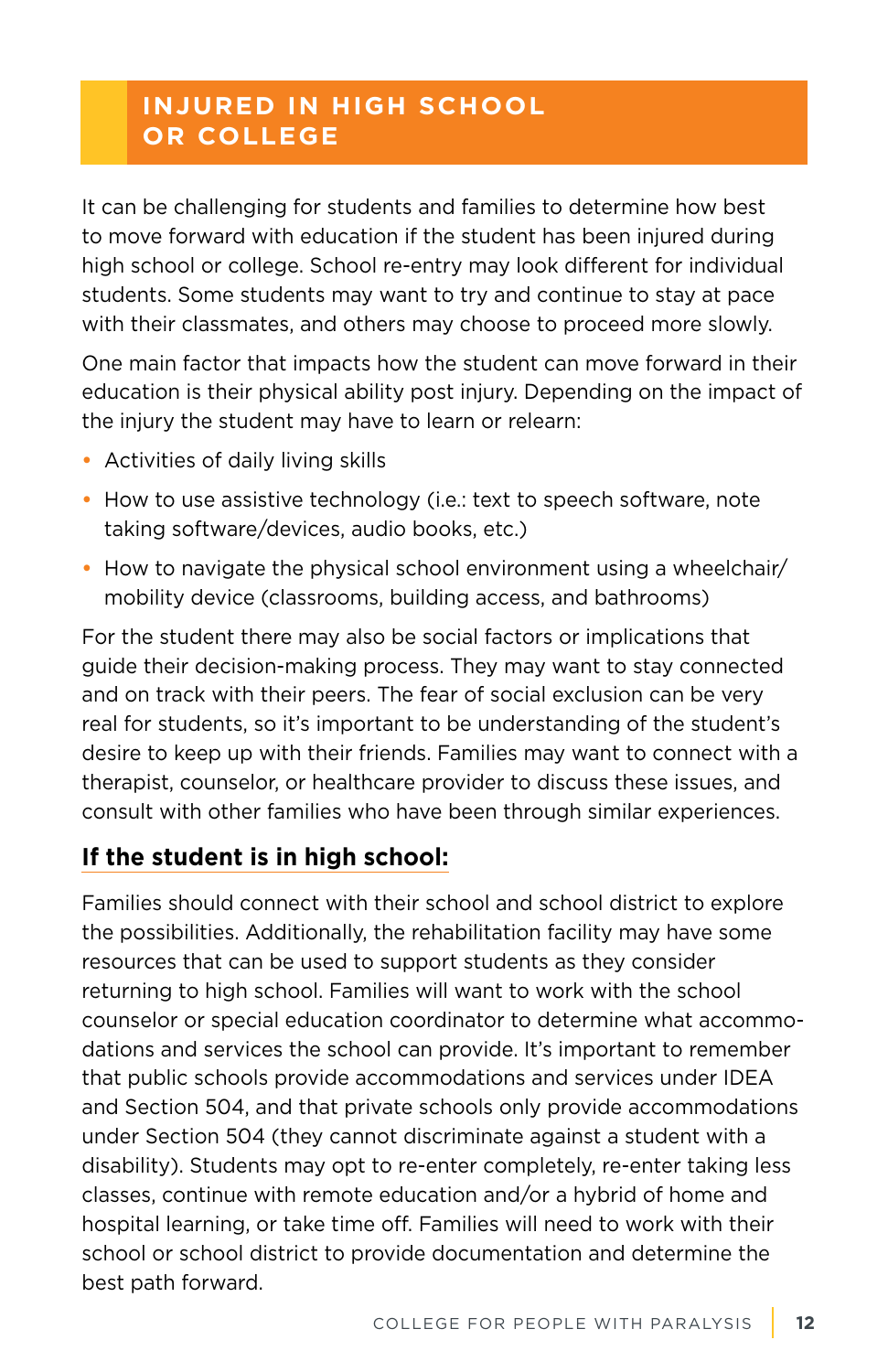#### **If the student is in college:**

If the student is injured in college, there are a few things to navigate in the short term. First, the student and family should connect with the student's academic dean to inform them of the injury and rehabilitation plan. Depending on the point in the semester that the injury and rehabilitation occur, the student may opt to withdraw, or take an incomplete for the semester (with the ability to make up the missing work in the future). When a student is ready to return they may choose to re-enter completely (full-time), re-enter with a reduced course load (reduced credit hours), transfer to an online program, take courses at a college/community college closer to home with the goal of returning to their previous school, or take time off (withdraw). Once the student determines that they would like to return to college, they should work with their rehabilitation center and healthcare providers to determine their accommodation needs and gather documentation. Then the student should contact the DSO to request accommodations (refer to the "Accommodations" section). If the student decides that they want to go to college part-time, they may have to request part-time status as an accommodation (some college programs do not allow part-time status). Additionally, part-time status can impact the student's financial aid, so the student should also connect with the financial aid office to make that determination.

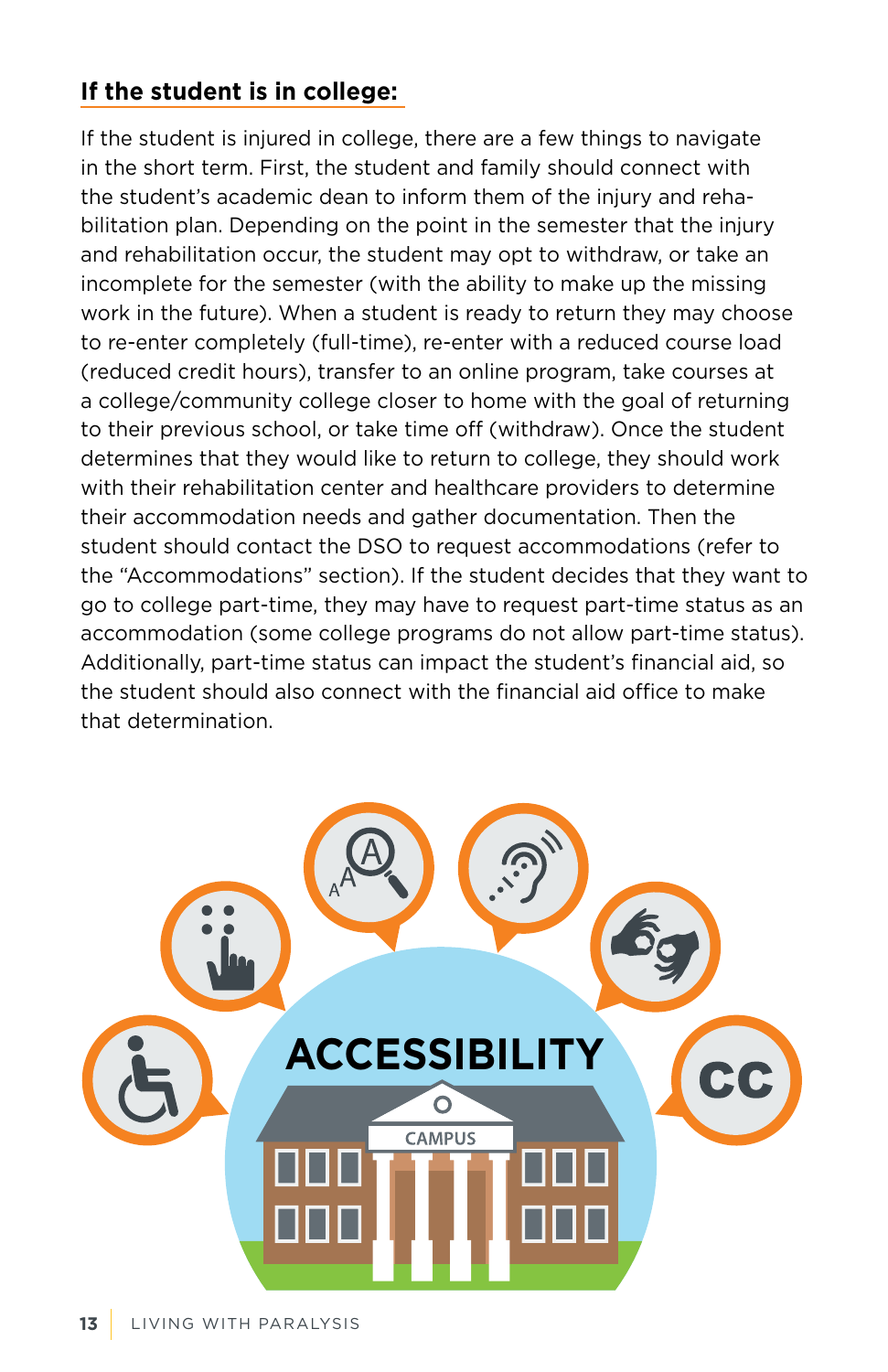#### **SELECTING A COLLEGE**

When starting the process of exploring colleges, high school students typically work with a college counselor at their school, or a college consultant. Many students perform research independently or with their families. Most students start the process by considering their interests. Once the student has determined what their interests are, that can lead them to determining a course of study or major. Students can pair down the colleges they are interested in by finding out if a college has the major that they are interested in pursuing. Students should also think about how they like to learn. Do they prefer hands-on work or research? Lectures or discussions? Small group work or writing papers? Students can look at the college's website, read course descriptions, check out reviews of professors, and begin to determine if that college is the right academic fit. Students should also look at the average GPA and standardized test scores of the most recently accepted class. This will help them know if admission is achievable.

Learning about the culture on campus is another important consideration for all students. Thinking about whether the student wants a small or large campus, looking at the average class size, an urban campus or a campus in the country are all factors to think about. Many students use their personal interests, such as sports, arts, or politics to gauge whether a college will be a good fit for them. Try and visit the campus and speak with current students. Students may also want to do a bit of online research to learn about the culture on campus, and read the student newspaper.

Finances are a concern for many families. Many colleges offer financial aid packages and scholarships which students may be eligible for. Students and their parents will need to complete a Free Application for Federal Student Aid (FAFSA®) form — found at *https://studentaid.gov* — to apply for financial aid for college or graduate school. Colleges make most of their grant and scholarship decisions based on the FAFSA results. It is important to apply early and to know the deadlines. There are scholarships that are specifically available for students with disabilities, including specific scholarships for students with paralysis and mobility impairments. However, it's important to be realistic about what the family can afford so that the student doesn't take on an unreasonable amount of debt. State colleges and universities may cost less than a private college but there may be less financial aid and endowment monies available. It is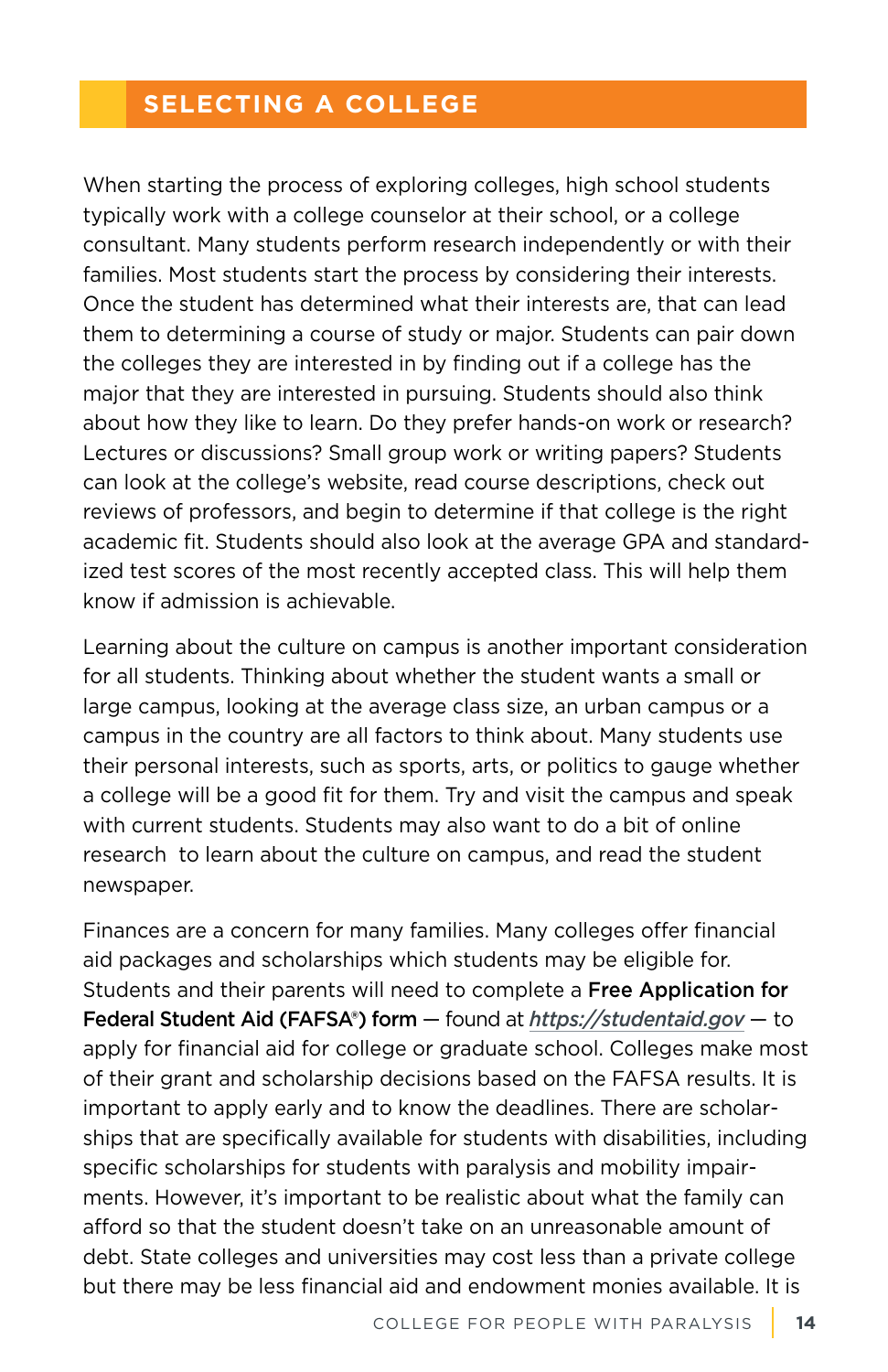important to explore all options. If you disagree with the college's financial aid decision, you can file an appeal for reconsideration. Information on how to file a financial aid appeal can be found at Swift/Student: *https://formswift.com/swift-student#whatsanappeal*.



**Is it feasible to go to school here? Will all my personal needs be addressed?"**

*– Taylor Price*

*https://www.ChristopherReeve.org/ living-with-paralysis/for-parents/higher-education*

### **Considerations for Students with Paralysis and Mobility Impairments**

Beyond the general considerations outlined above, students with paralysis and mobility impairments face considerations beyond what their non-disabled peers may be thinking about. The elements that are outlined below are meant to provide guidance, and not to deter a student from considering a specific college. The items in this section are specifically related to issues and concerns that students with paralysis and mobility impairments may have. It's important to remember that colleges may be able to offer support and/or accommodations to mitigate some of the challenges a student may encounter. That's why it's always important to connect with the Disability Support Office to ask questions before making a determination on whether the student wants to apply to or attend the college.

#### **Physical Conditions**

One factor that may be important for some students, are the physical conditions on campus. When students go on a tour, they are usually visiting the campus during spring or summer, but those aren't the only seasons! Students should think about the weather year-round, and explore the campus/area terrain.

When considering the weather conditions, students should ask:

- Does the area get a lot of snow/ice and/or rain?
- Does it get very hot/humid in this area?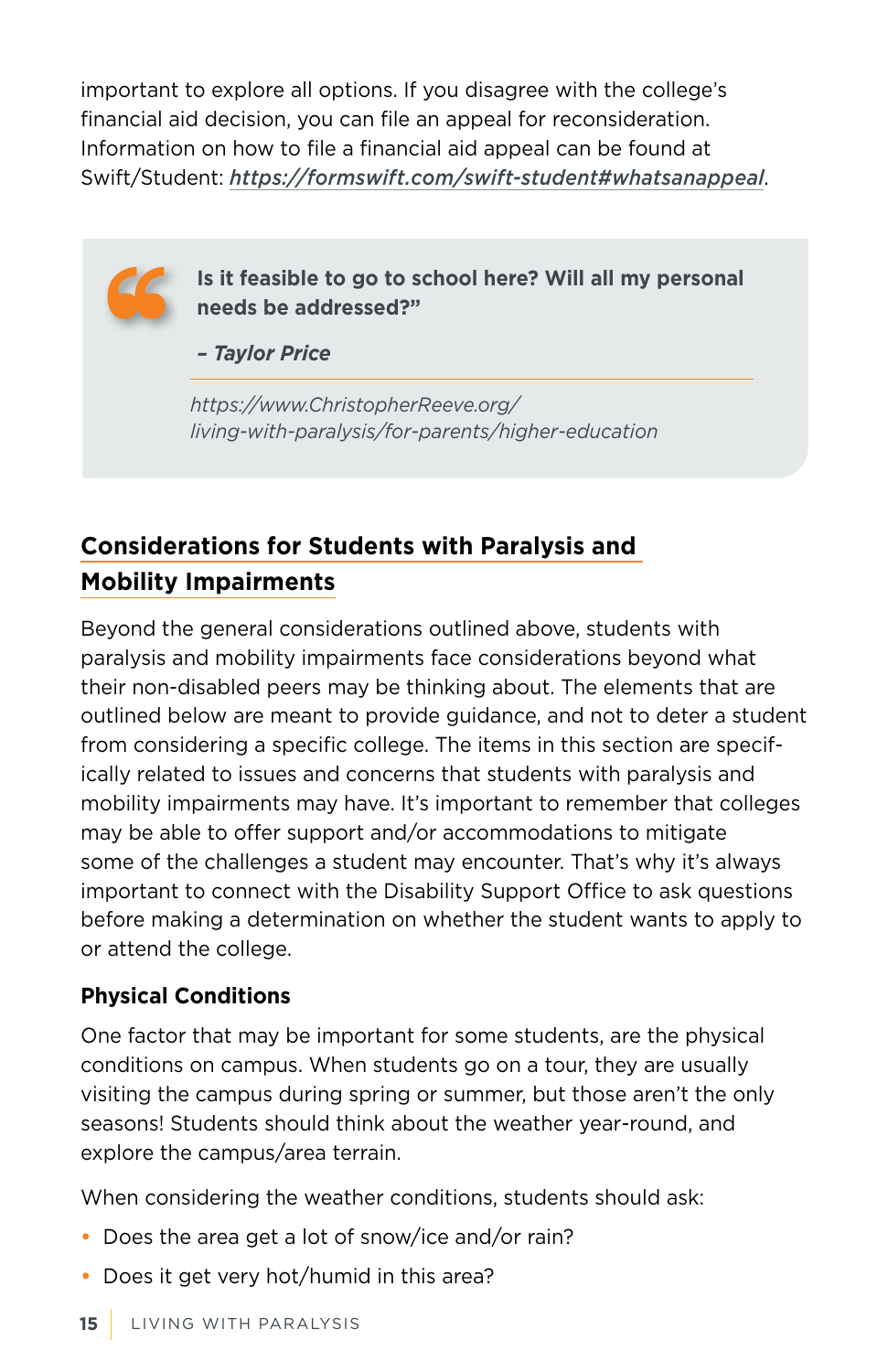It's important to be realistic about the potential obstacles to accessing classes and services on campus. For example, if the student chooses a school in a snowy area, they should also think about the time it will take them to put on winter gear, and they should connect with the DSO to ask about snow clearing and accessible transportation services during inclement weather. Some schools have underground tunnels that students use to get around, other schools will prioritize clearing the snow around buildings where they know that students with disabilities are living or need access to. It's critical to know what to expect before the first day!

The other weather-related consideration has to do with the student's ability to regulate their own temperature. If the student chooses a school in a hot climate, it may be challenging when trying to travel to class. Students and families should consider weather/climate as a factor in college choice, and discuss their needs with the DSO to see if there are ways to mitigate concerns.

Another area of consideration is campus terrain. Hilly campuses, or campuses where buildings are spread far apart, may be more challenging to navigate when using a wheelchair. If the student is using a manual wheelchair, they may want to think about how they feel after navigating around campus. If the student is able, they should tour the campus prior to applying. "Historic" campuses may have brick or cobblestone walkways, which can also be tricky to navigate, whereas, newer or updated campuses may have more consistent, flat pavement. Some colleges do offer accessible transportation (bus or golf cart) between buildings. Additionally, the student may be able to request classroom relocation as an accommodation. (See the "Accommodations" section)

#### **Distance from Home**

The distance the college is from home may be another factor in the student's choice. This can impact many areas of the student's life, including medical treatment (doctors and therapists), and support structures.

Here are some questions to consider when thinking through the medical implications:

- Will the student be able to maintain access to the same doctors and specialists? If not, are there doctors and specialists on campus or near campus that they can connect with?
- Will the student be able to receive mental health services on or near campus? If the student needs mental health services, it's important to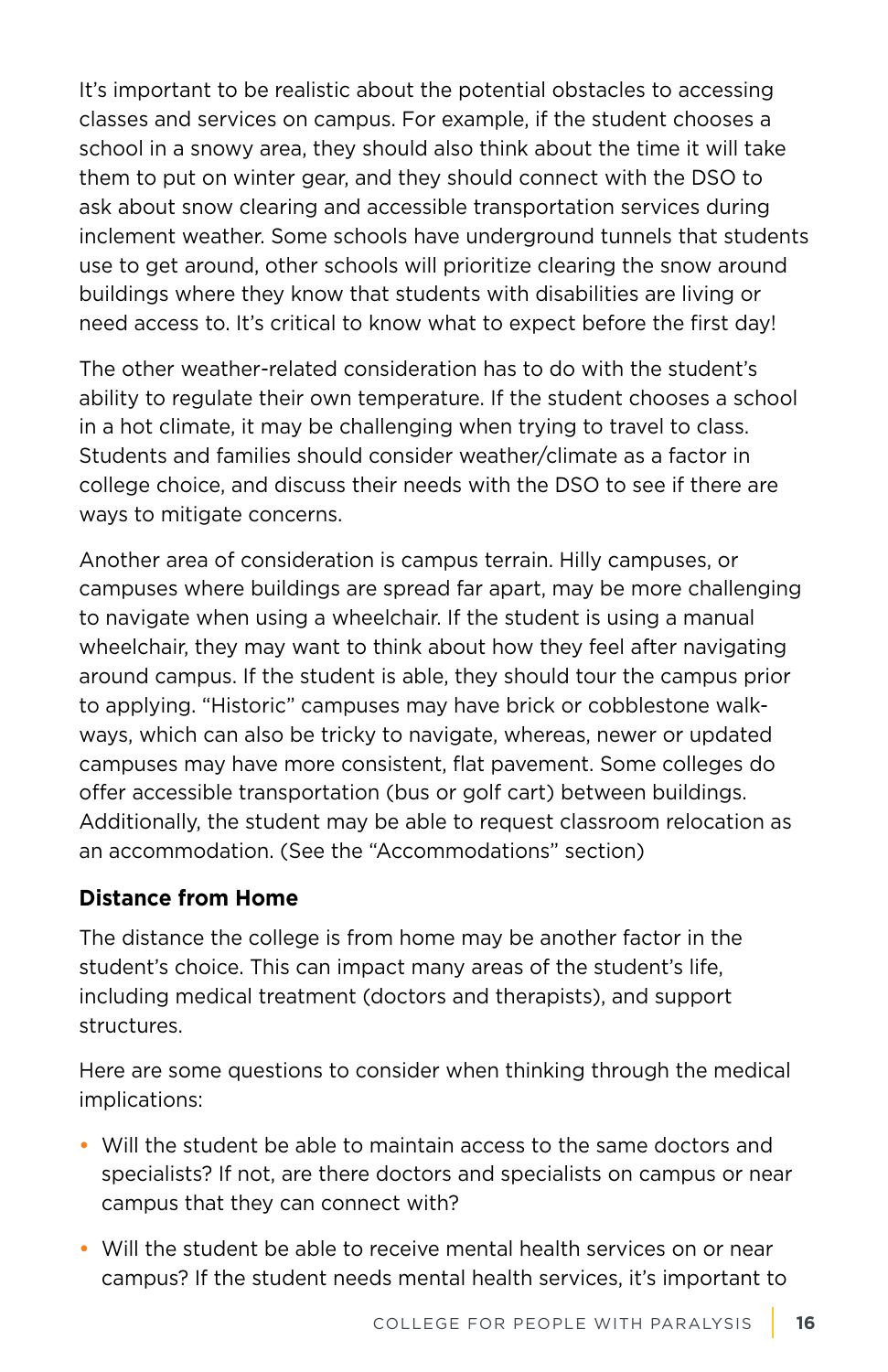

connect with the college's counseling center to ask about how often and how many times a student can be seen there before they refer them out to an off-campus provider.

**•** Are telehealth options available either through the university, or through insurance?

Students may want to explore colleges that have a hospital on or near campus, or select a college close to home where they can continue to see their current doctors.

The student will also need to consider the steps they would take in the event that their chair breaks down, the Personal Care Attendant (PCA) doesn't show up, or if they think they will just need more general support from friends and family at home. Here are some ideas on how to mitigate potential issues if the student chooses a school that is not close to home:

- Identify a local wheelchair repair company. Make provisions to keep a manual chair on hand if possible.
- Think about how the student can get back home. Will they need a car on campus (note: this may not be allowed without an accommodation)? Is there other accessible transportation that they can utilize to get home?
- Identify any friends or family who may live in close proximity to the school and would be willing to assist if an issue arose.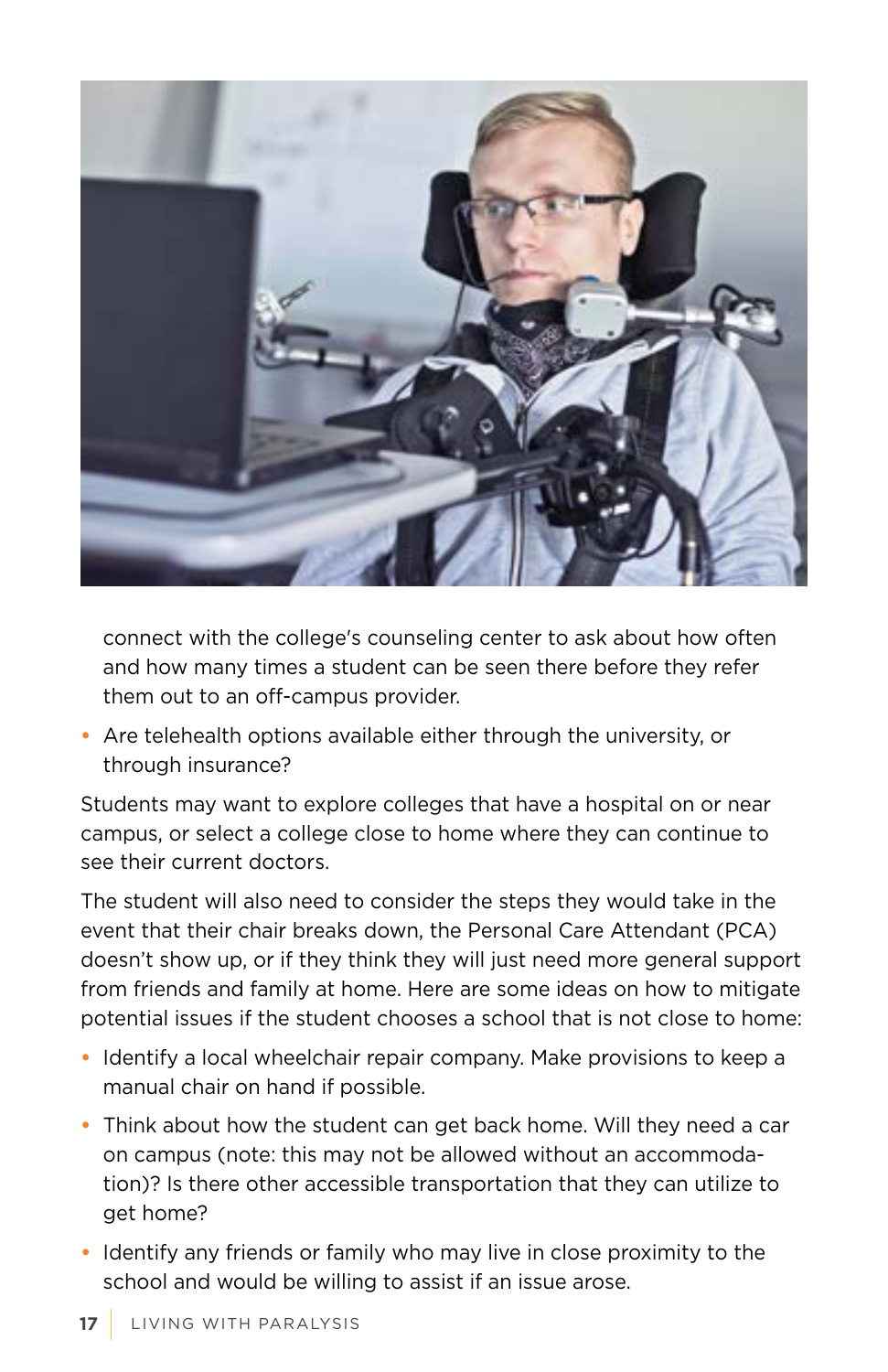#### **DISABILITY SUPPORT OFFICE (DSO)**

Every college has a DSO or a disability services coordinator. This distinction typically depends on the size of the school. The DSO may have a different name. Here are some examples:

- Disabled Student Services
- Access Center
- Accessibility Services
- Disability Support Services
- Academic Resource Center

The role of the DSO and coordinator is to ensure that the college meets their obligation to provide access to students with disabilities in accordance with federal law. This usually includes:

- Determining "reasonable accommodations" to support students with disabilities
- Facilitating accommodations for students with disabilities

This may also include:

- Advising and training faculty and staff on disability-related issues and accommodations
- Acting as a resource on issues related to disability with other university departments
- Providing academic support for students with disabilities and/or the general student population

Students and families should read the DSO's mission statement to get the most accurate understanding of how the specific college's DSO approaches their role. It can usually be found online at the DSO's website. If the student determines that they are interested in the school, they should reach out to the DSO prior to applying to set up an appointment for a conversation. If the student is going on an in-person tour, they may be able to schedule an appointment on the same day as the tour. Otherwise, the student can ask to speak with a DSO counselor via phone or video chat. It's helpful to have a conversation with the DSO prior to applying to the college so that the student can compare the services and supports that different colleges offer. Additionally, these conversations can give the student a sense of the people in the DSO, and assist them in determining if they feel supported working with the counselors in that college's DSO.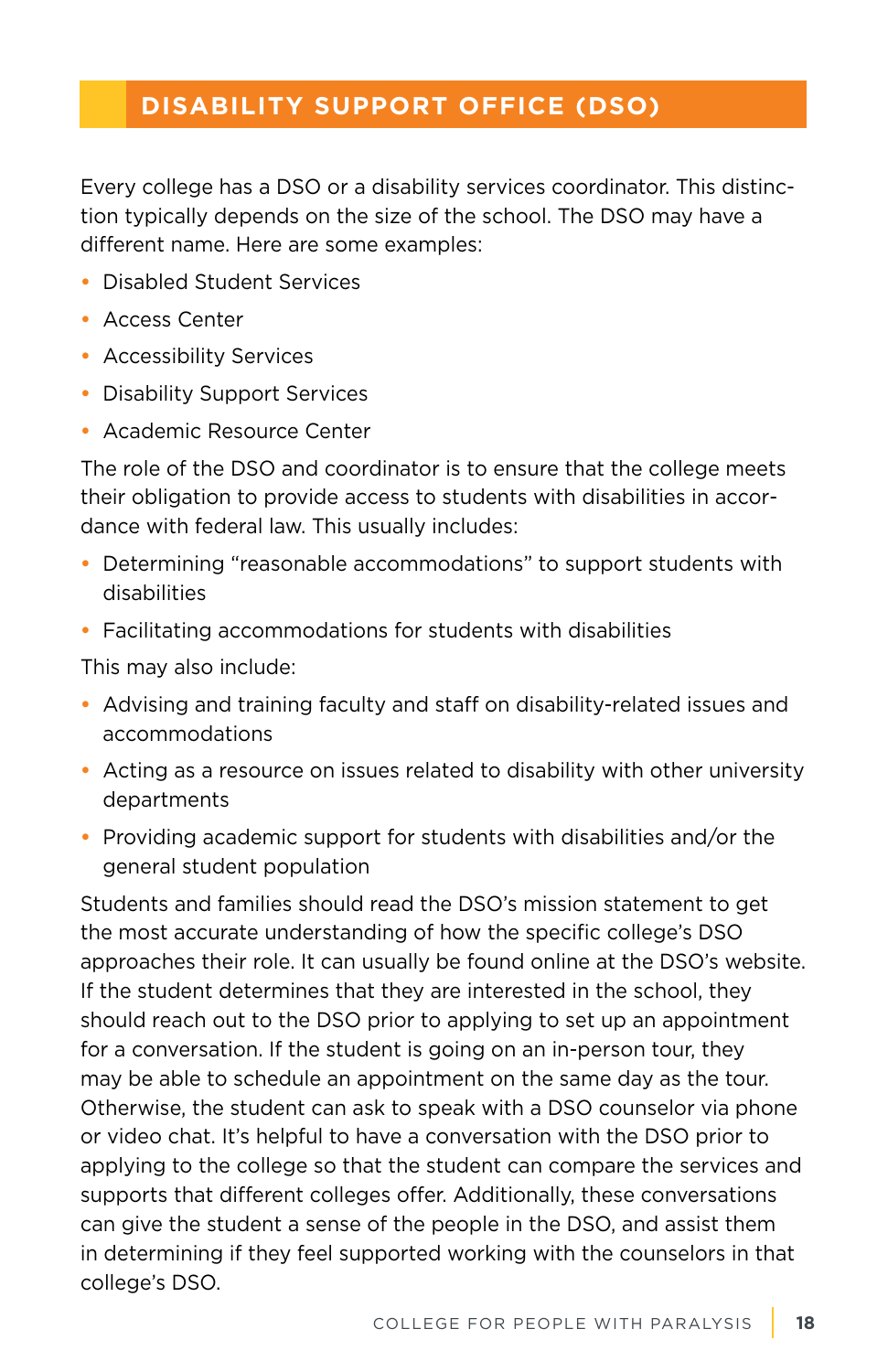It's important to understand that the DSO is separate from the admissions department. Information that a student may share with the DSO prior to acceptance and enrollment is not shared with the admissions department. Conversely, disclosure of a disability to the admissions department does not automatically get shared with the DSO. Lastly, disclosure of a disability in the admissions process (when applying to the school) is not mandatory.

#### **During the College Search Phase**

When a student with paralysis and mobility impairments connects with the DSO, the student will want to ask about specific accommodations and get a sense of the role of the DSO and the support they provide at that college. The level of support and the care with which accommodations are given and administered varies from college to college. It's a good practice for the student to prepare for a conversation with the DSO by having a list of questions and potential accommodations written down prior to meeting with the DSO counselor. It's important to note that accommodations apply to nearly every aspect of college life. If the college is offering something to the general student population, it should be accessible for all students in order to be compliant with federal laws.

#### **After Enrollment**

Once the student has been admitted, there is a process for requesting accommodations in college. It requires the student to "self-disclose" to the DSO. Many colleges have an online process for requesting accommodations, which can be accessed through the DSO website. At other colleges, the self-disclosure process starts with the student either emailing the DSO, or visiting the office in person and meeting with a counselor. The student will need to be able to talk about their disability(ies) and provide documentation of a disability.



**Know what you 'need' that will allow you to be healthy, successful and have fun while enrolled in college. These needs to discuss with your college may include caregivers, medical equipment, and accessible housing"**

*– Taylor Price*

*https://www.ChristopherReeve.org/blog/life-after-paralysis/ the-path-to-employment-paved-with-dreams-choices-goal*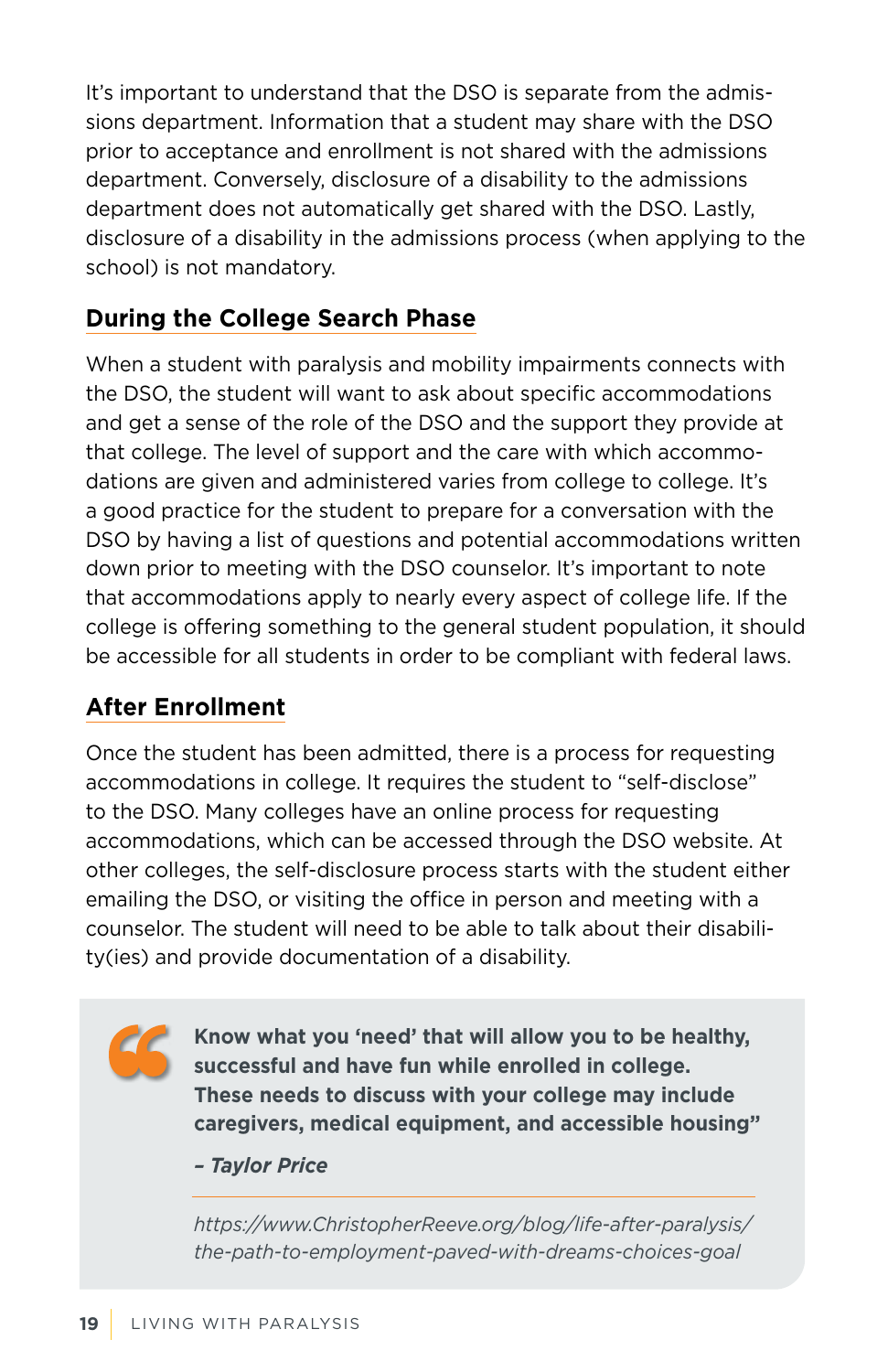#### **ACCOMMODATIONS**

Below is a list of the types of accommodations that students with paralysis and mobility impairments should consider asking the DSO about prior to admission. The DSO's replies to the students' questions may inform the student's college search process. They may choose not to apply to, or attend a specific school if they know that they won't get the accommodations and services they need. This list covers academic, housing, transportation, programmatic, and recreational accommodations. It's important to remember that campus life is not just restricted to the classroom and the residence hall and that all of these areas are covered under federal law. (Note: there may be other accommodations that the student should request. Be sure to connect with the student's therapists and counselors to determine the student's specific needs).

#### **Classroom Accommodations to Ask the DSO About:**

- Priority Registration
	- Because it may take the student more time to prepare in the morning, and more time to get places on campus, ask about the process for securing priority registration to allow the student to choose class times that allow them enough time to get to class.
- Classroom Relocation
	- Is there a process to request that the student's classes are in buildings that are close together? Can you ensure that the most accessible classroom locations (entry level floors, ADA compliant, easy access) will be considered for the student? Can the student visit the classroom locations prior to the schedule being finalized?
- Classroom Furniture
	- What is the process for requesting accessible desks and modified classroom equipment?
- Alternate Formats
	- If the student needs course materials in a PDF or screen reader enabled format, and/or electronic copies of textbooks, ask about how the DSO facilitates this process.
- Ability to Record Lectures
	- If the student is unable to type/write they may need to request the ability to record lectures. Ask about the college's policies around recording.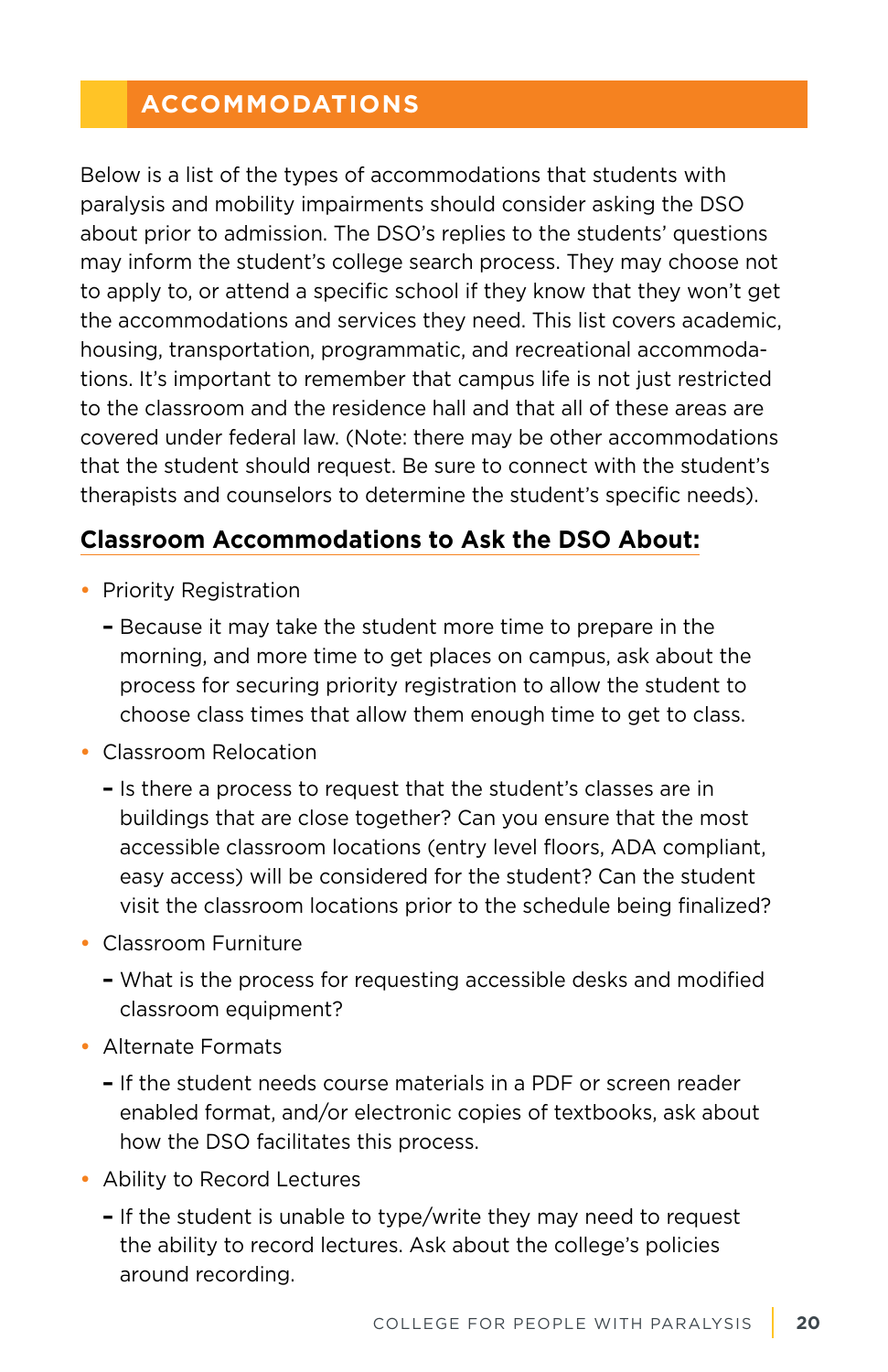- Notetaker
	- If the student needs a person to take notes for them, does the college use a peer-based (another student) system, or do they hire a professional notetaker or use assistive technology to capture notes? What is the process for receiving notes?
- Ability to Use Assistive Technology (AT)
	- If the student needs to use speech to text software to write papers and take exams, does the school offer access to the software? Also, if the student is using AT during an exam, how does this process work?
- Extra Time
	- Students may need extra time to complete exams and coursework. Ask about the process for requesting extra time for coursework and exams.

#### **Housing Accommodations:**

Students with paralysis and mobility impairments who want to live on campus will need to connect with the DSO and the housing department to get a sense of the housing options on campus. Typically, colleges have a process for requesting housing accommodations that is separate from the request for academic accommodations. These requests are usually due in late May or early June, in the summer before the student's first year. In most cases, these requests are evaluated by the DSO and the housing department. It's a good idea to create a list of items that the student will need in order to make sure that the residence hall (dorm) room is accessible for them. If the student is in the college search phase, they can ask if it's possible to see an accessible room when they go on a campus tour. If that is not possible, students can ask to see pictures of accessible residence hall rooms, including building entry and accessibility features.

#### **Here are some accommodations that students may want to consider requesting:**

• ADA accessible room: "ADA accessibility" refers to technical compliance as stipulated in the ADA. Students should be specific in their request and ask for the accessibility features that work for them. For example, if the student needs keyless entry, due to hand mobility challenges, the student can make that request. Some residence hall rooms have private bathrooms and others have a shared "community" bathroom. If the student needs a private bathroom to be able to easily maintain hygiene and privacy, be sure to request it. The student may also be able to request a shower chair or bring their own. Upon touring the room or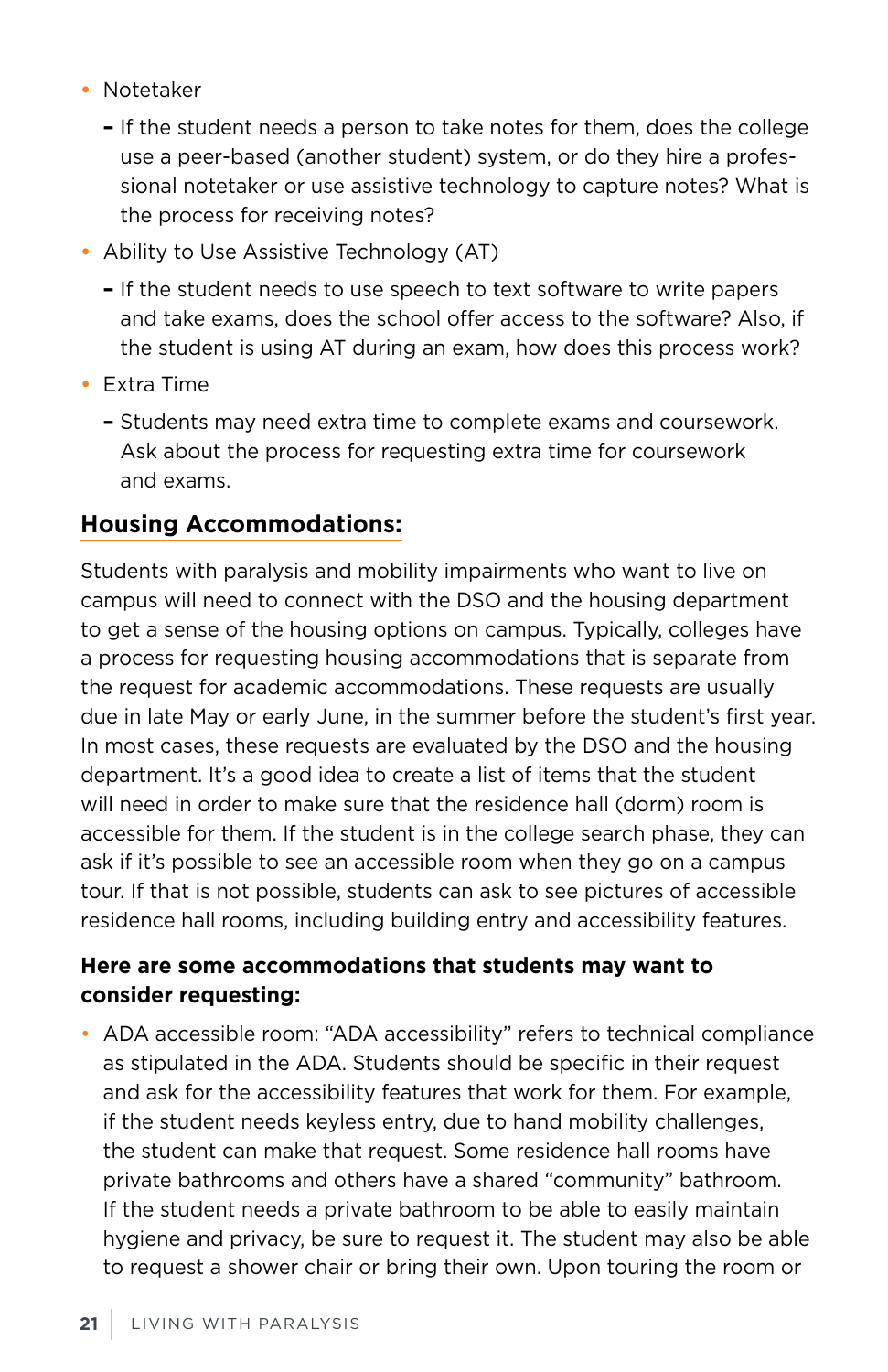

moving in, if the room does not meet the student's needs, the student should communicate with the DSO about the things that don't work for them, so that the DSO can work to find a resolution.

- Location: There are a few considerations in terms of location. Some students may want to be on a lower floor or entry level floor in order to be able to easily access their room and in case of emergency evacuation. Additionally, students can request a centralized location on campus or a location that will put them closer to their classes or the dining hall.
- Residence Hall Furniture: Standard residence hall rooms usually come with a bed, a desk, and a closet/dresser. If the student needs an accessible desk or modifications to the space (lowering clothing bars, removing furniture, etc.), this is an accommodation that can be requested. If the student needs a hospital bed, they will need to request that the bed in the residence hall be removed. Some colleges can provide hospital beds or equipment for self-transfer, but at most colleges, the onus falls on the family to supply their own hospital bed. Hospital beds can sometimes be rented from local home health supply companies.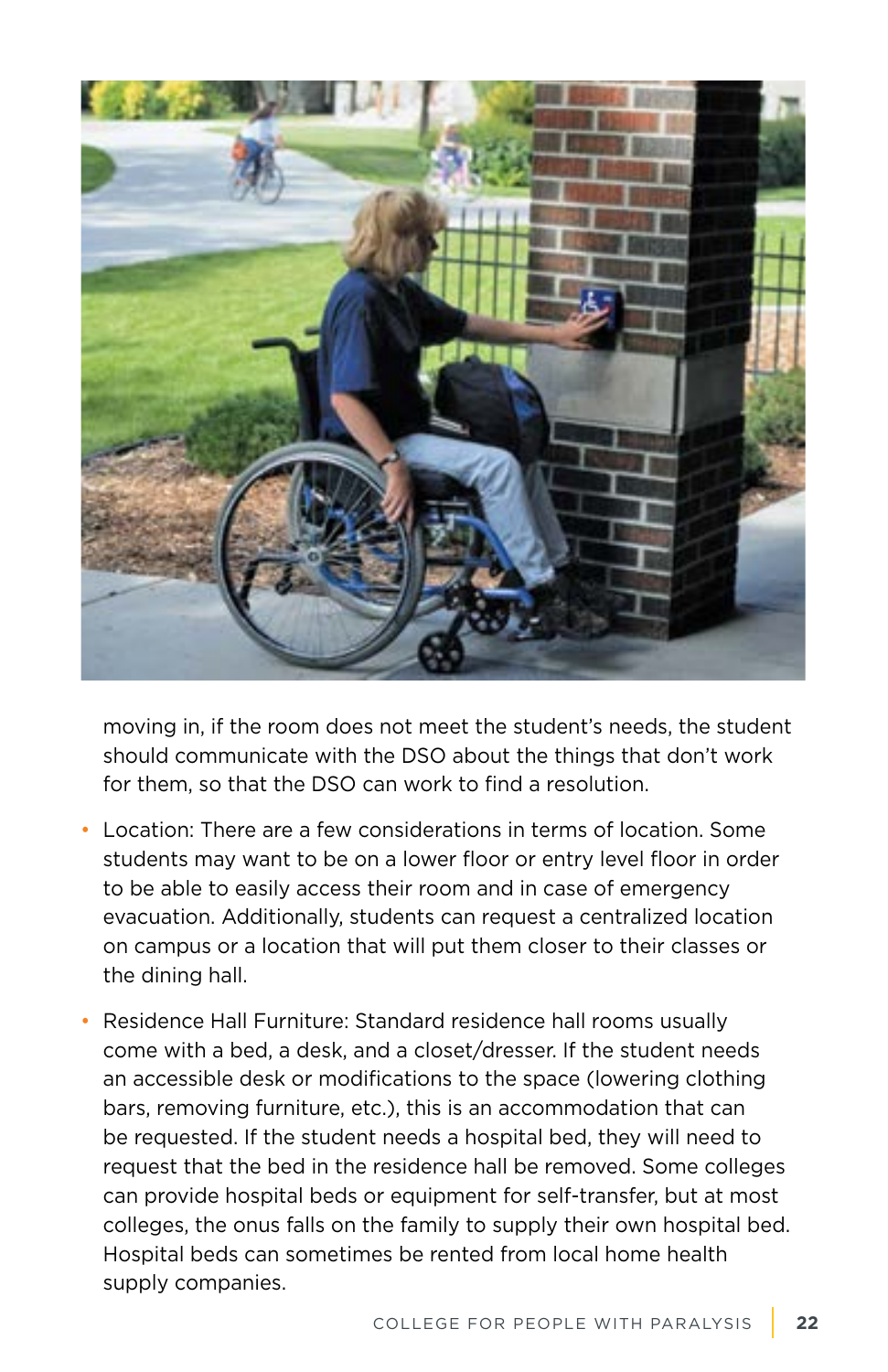• Personal Care Attendant (PCA): Under Title II of the ADA, colleges are not required to provide personal care services as an accommodation. If the student needs a full time PCA for daily living and hygiene, the family will need to hire the PCA themselves. Typically, universities will allow the PCA to share a room with the student at no additional charge. If the student would like a joined room or some other configuration, they will need to discuss that with the DSO and housing offices. (See the section on PCAs)



#### **Transportation Accommodations:**

Many universities offer both on and off campus shuttles and buses for students in order to facilitate movement on campus, allow access to surrounding cities, and provide transportation to off campus events. Students who need accessible transportation should connect with the DSO and inquire about the accessibility of campus transportation. Some schools offer accessible golf carts specifically to support the transportation of students with physical disabilities around campus. Ask the DSO about what types of accessible transportation may be available.

#### **Programmatic Accommodations:**

Students with disabilities are able to request accommodations in order to be able to attend on campus events. One way to determine if making events accessible on campus is a priority to a college is to see if event flyers and promotions have an accessibility statement informing people who they can contact if they are seeking an accommodation. Students can look for this when they are on in-person tours, and check on the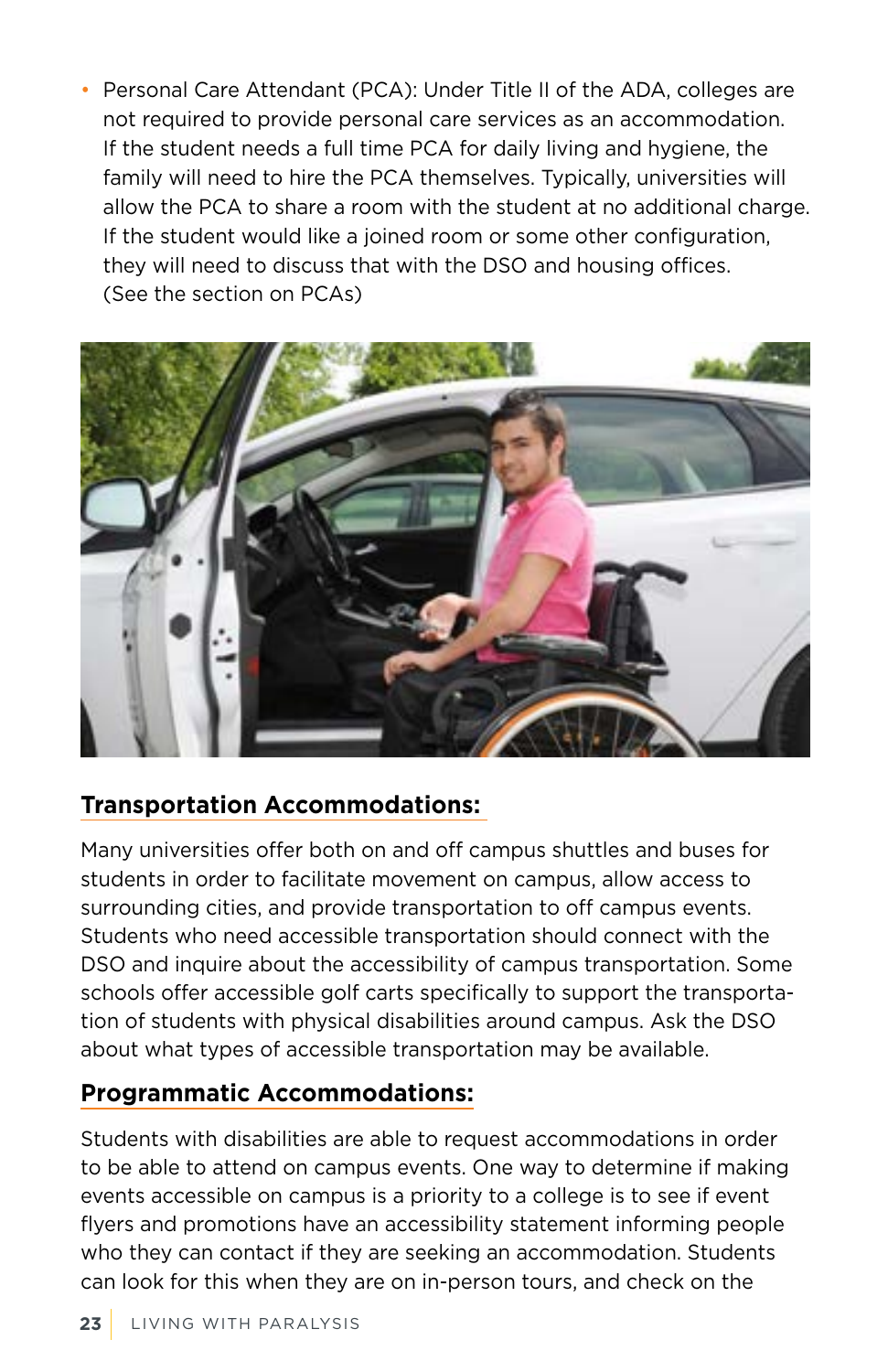campus events section of the college's website. Many, but not all, colleges require accessibility statements for campus events. A few examples of these types of accommodations include:

- Accessible seating and companion seating
- Preferential seating
- Holding the event in an accessible location

#### **Recreational Accommodations:**

Students can also request accommodations related to campus recreation services and activities (including clubs and school sponsored social activities). This includes access to the campus fitness center and student center (See section on "Recreational Activities and Campus Events"). While the buildings themselves are required to be ADA compliant, often the spaces are not accessible, and do not offer ways for students with disabilities to be able to enjoy amenities and socialize with peers. A few examples of accommodations include:

- Accessible changing area
- Pool chair lift
- Rearranging fitness center equipment to allow for access
- Adaptive fitness equipment
- Adaptive furniture
- Adaptive gaming equipment

#### **PERSONAL CARE ATTENDANTS**

Students who need assistance with daily living, such as bathing, toileting, dressing and other personal care will need to retain the services of a Personal Care Attendant (PCA). ADA, the law that provides for "reasonable accommodations" in college and in the workplace, does not require universities to provide PCAs (read more about "Auxiliary Aids and Services" at *https://www2.ed.gov/about/ offices/list/ocr/docs/auxaids.html*). DSOs will usually have information on the college's PCA policy on their website. Be sure to review the policy. It will likely include information on housing, and information on how the PCA can register with the university so that they can have access to the residence hall. College policies differ as to whether the PCA can have access to services on campus such as libraries, fitness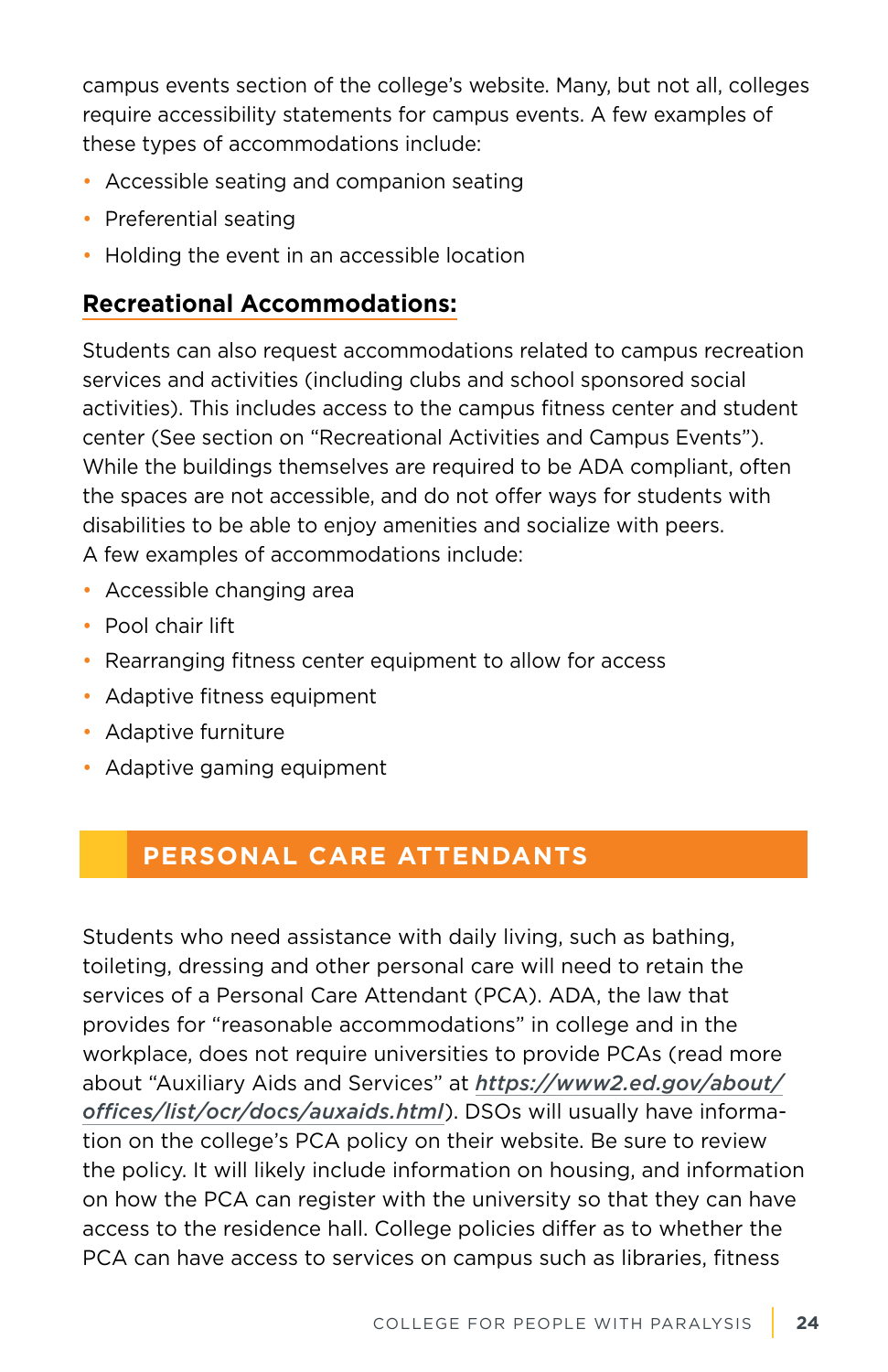

centers, and dining halls if they are not accompanying the student. If the college's policies do not include this information, consult the DSO.

Students who need a PCA have a few options. They can hire an independent PCA, use a home-health agency to hire a PCA, or use a friend or a family member as a PCA. The cost of a PCA varies throughout the country. Families will need to consider their options, which might include: private pay, Medicaid, or insurance. This resource from the Family Caregiver Alliance provides details on the pros and cons of each of the options outlined above, and outlines guiding questions for students and families to use when interviewing PCAs: *https://www. caregiver.org/hiring-home-help*.

As of June 2020, there are only two colleges in the United States that have residential living programs that include PCAs. Those schools are:

1. The University of Illinois at Urbana-Champaign: *https://www.disability.illinois.edu/living-accommodations/ beckwith-residential-support-services-nugent-hall*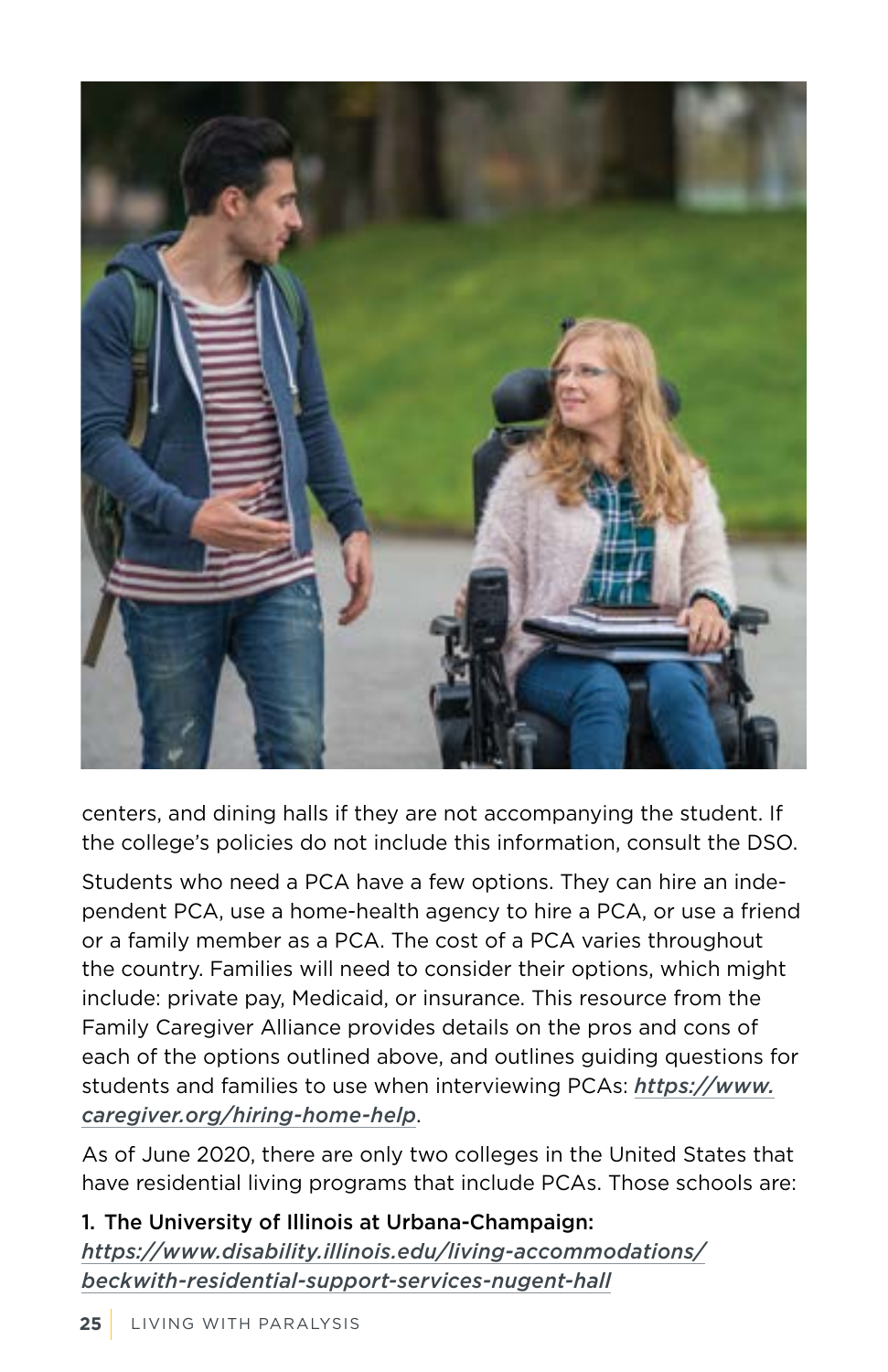#### 2. Wright State University in Dayton OH:

*http://www.wright.edu/diversity-and-inclusion/disability-services/ personal-assistance-station*

At these schools, the PCAs are typically nursing students who are working as a PCA to further their education. This means that the PCAs are typically the same age as the students they are supporting.

If the student is considering using an agency to hire a PCA, they may want to ask the DSO if they keep a list of local home healthcare agencies. Although colleges cannot recommend a specific agency, they often keep lists of local agencies on hand. Students should also ask the DSO to connect them with any current students who have PCAs. This way, they can get an idea of what it's like to have a PCA on campus. Sometimes, students are able to share a PCA (if needs do not overlap or conflict). Students may also choose to hire several part-time PCAs, and often they can facilitate the hiring of these PCAs through the school of nursing or a physical or occupational therapy program. There are pros and cons to hiring individual PCAs and to using an agency. It's important to consider all the possibilities, including potential challenges with all the options.

There are a few things that students can do to prepare for hiring a PCA:

#### 1. Write out the care needs

• Write down all of the support the student needs in a 24-hour cycle starting with waking up. This will be helpful when hiring a PCA so that they can understand the needs and expectations. This may include dressing, washing, transferring, and eating.

#### 2. Write out specific instructions

• If the student needs care that is technical or specific, write out a step by step process and/or create a video for the PCA to use. This might include things like nighttime breathing machines, physical manipulations, and medication administration.

#### 3. Consider the other areas where the student may need support

• The student may also need support with things such as laundry, grocery shopping, and socializing.

Having these things written out can facilitate the conversation with the PCA and assist in providing clear expectations.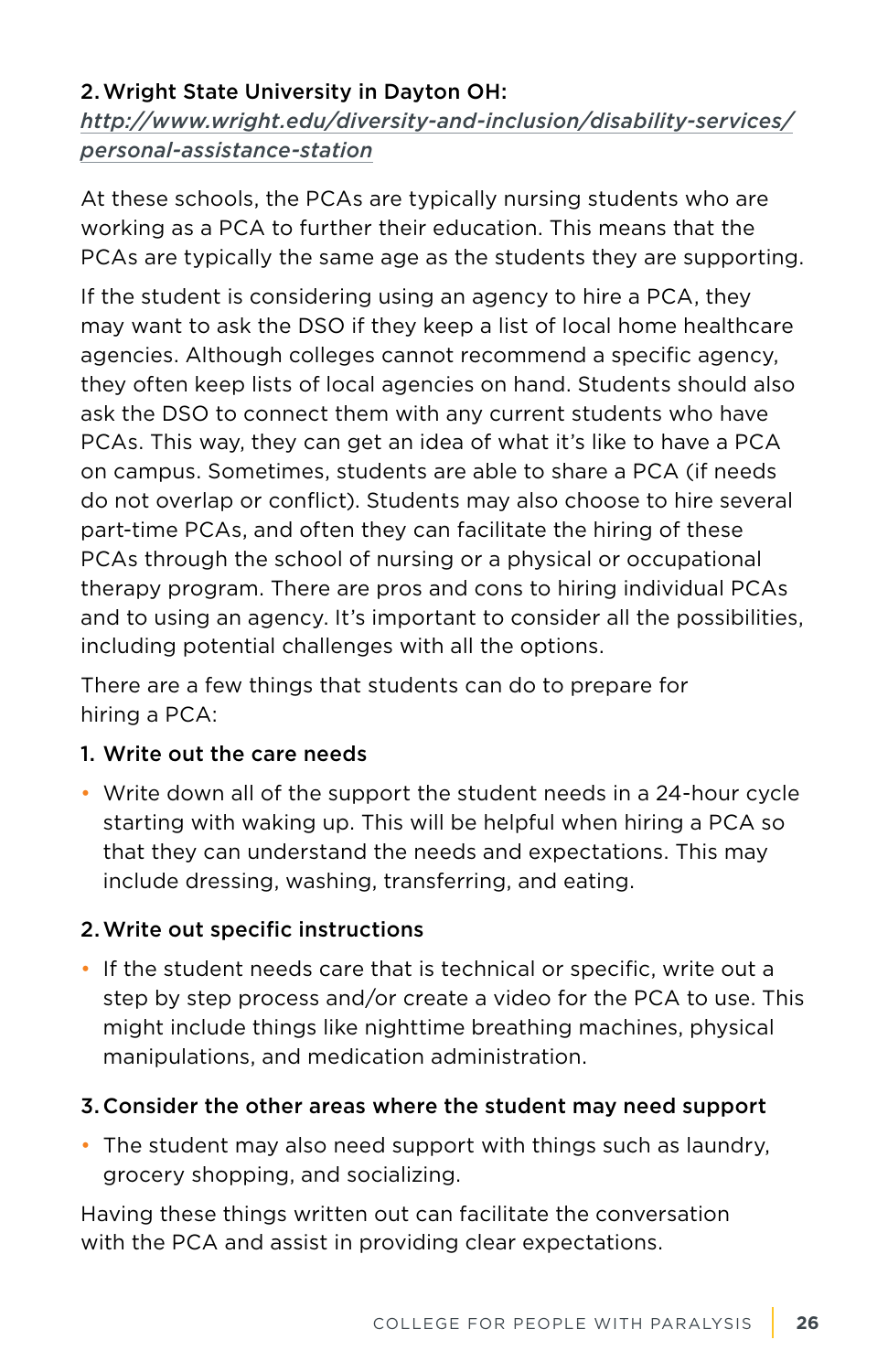

**As an undergraduate at the University of Albany, I relied heavily on the Office of Disabled Student Services and my Vocational Rehabilitation counselor. They helped guide me to a field of study where I would thrive and continued to advise me, even at my first job"***.* 

*– Sheri Denkensohn-Trott*

*https://www.ChristopherReeve.org/blog/life-afterparalysis/finding-employment-where-you-will-thrive*

#### **RECREATIONAL ACTIVITIES AND CAMPUS EVENTS**

Students with paralysis and mobility impairments like to have fun and exercise just like their non-disabled peers. If a student is interested in sports, fitness, recreation, and campus events, there are a few things that they should be aware of. First, both the ADA and Section 504 have a provision for "auxiliary aids," which means that it is the college's responsibility to provide aids, including specialized gym equipment, interpreters, closed captioning, and more. Additional information can be found at this link. Second, in order to receive these aids, students need to follow the process to request an accommodation. This typically starts with the DSO, but will likely include other departments on campus.

#### **Sports and Fitness**

Students who are looking to play collegiate adaptive sports either at the intercollegiate or club level will want to identify schools that offer these programs. It can be challenging to find an up-to-date list of programs because there is no one governing body. Here are a few resources to help with the search:

- 1. American Collegiate Society of Adapted Athletics (ACSAA): Colleges/Universities that Offer Adapted Sports
- 2. GRIT: Collegiate Adaptive Sports Guide
- 3. AbleThrive: 21 Colleges with Adaptive Sports Programs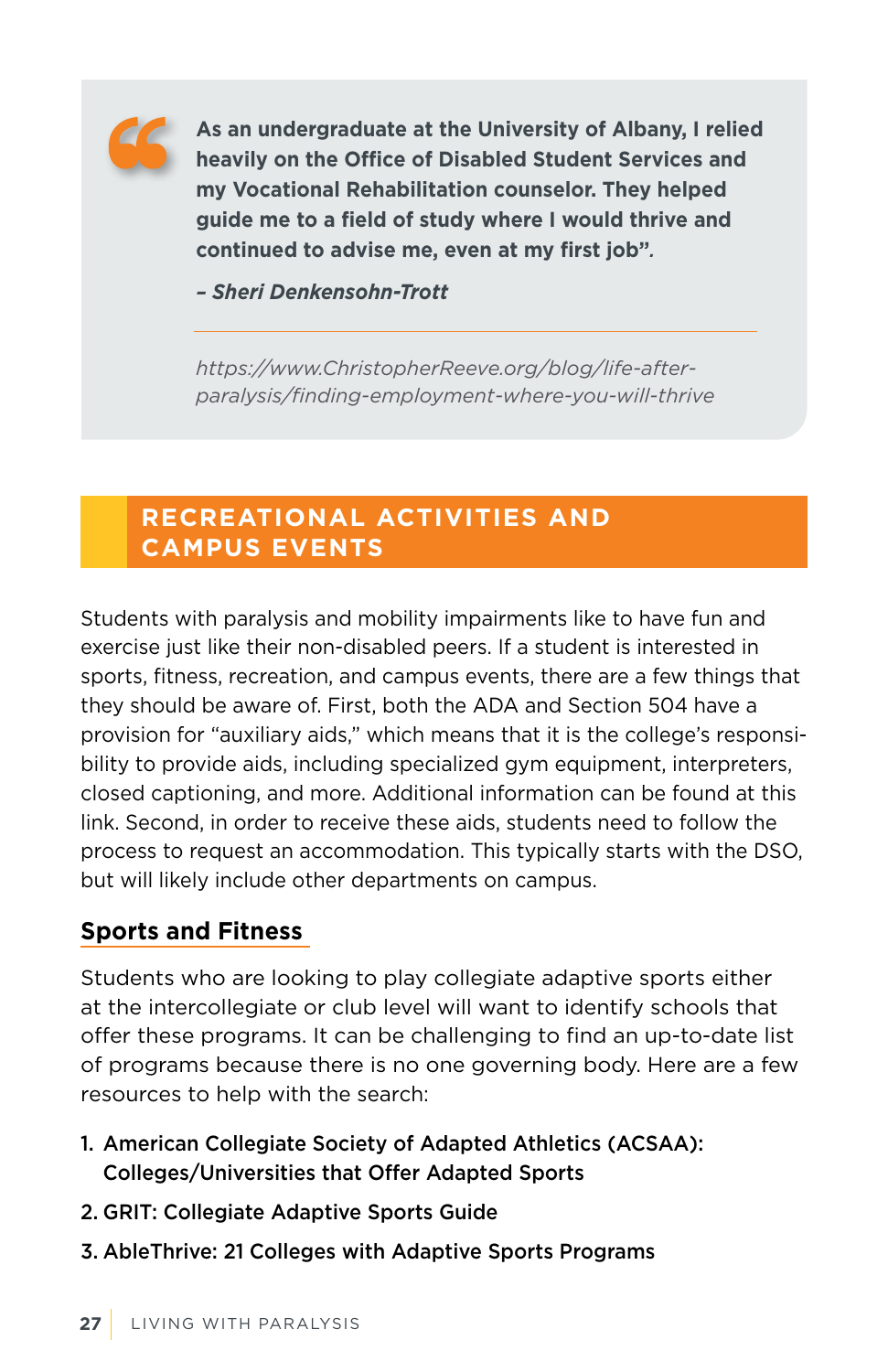

If the student is interested in a specific sport, it's best to contact the college's athletics department and the DSO for the most current information.

If the student is hoping to work out on campus, they will want to check out the campus fitness center in person.

Although the fitness center is required to be ADA compliant, often that does not mean that it is usable for every student with a disability.

Here are some considerations when touring or asking about the fitness center:

- Location
	- Can the student reach the location independently?
- Workout Equipment
	- Does the facility have adaptive workout equipment?
	- Is there enough space around the equipment to maneuver any aids the student requires (e.g.: a wheelchair, cane, or other support device)?
- Locker Rooms
	- Is there an accessible changing room?
	- Is there an accessible shower and toilet?
- Pool
	- Does the pool have a chair lift and are all staff trained to use it?
- Fitness Classes
	- Does the facility offer adaptive fitness classes?
	- Are instructors trained to modify based on varying abilities?

If there is something that the student needs in order to be able to workout, the student can request an accommodation through the DSO. The DSO will likely work with the campus recreation department who will provide a reasonable accommodation.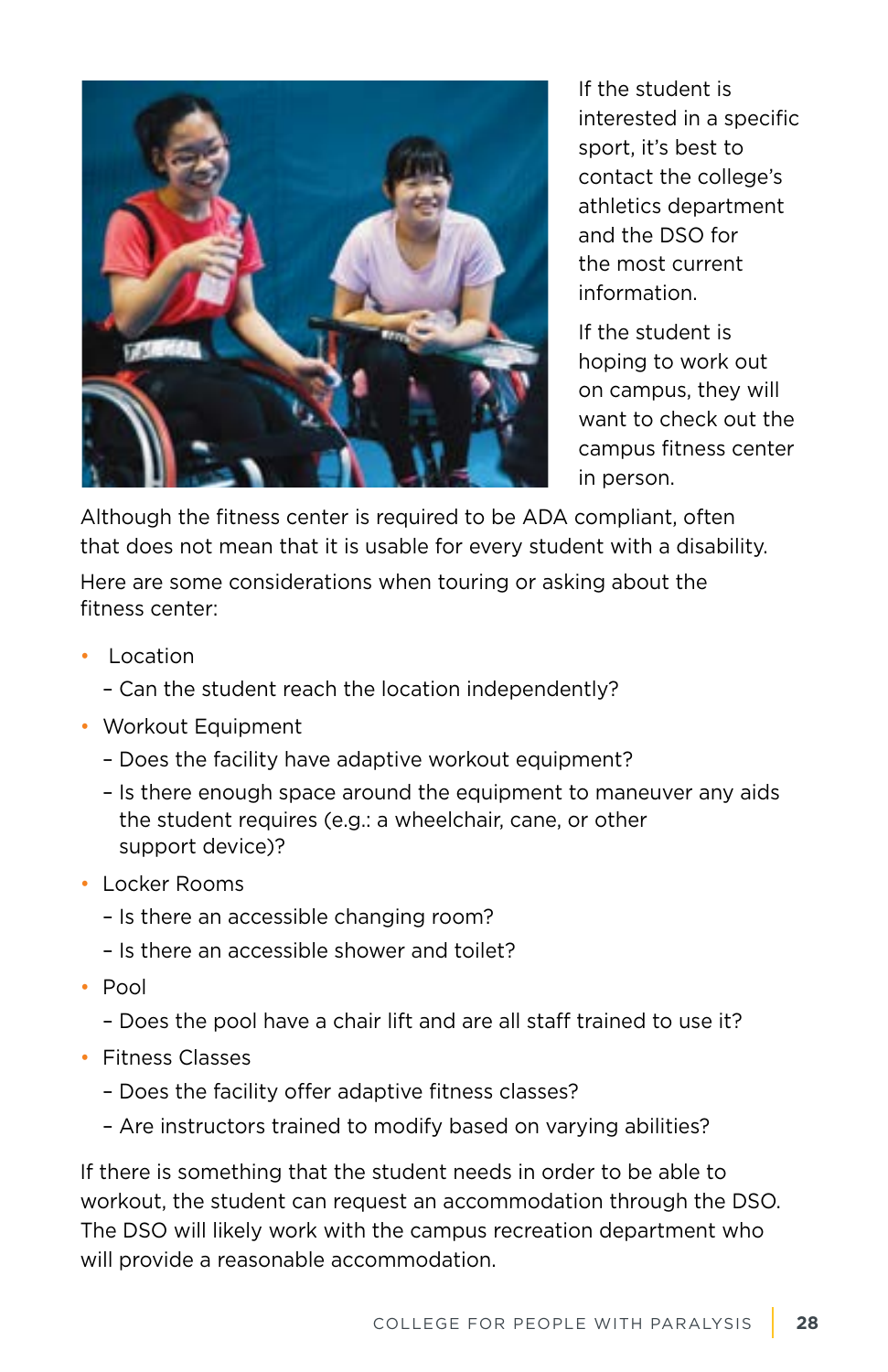

#### **Campus Events**

College is a time when students have access to many types of engaging activities including, concerts, speakers, and sporting events. Unfortunately, accessibility is not always at the forefront when campus events are planned. Students may want to ensure that they will have equal access to all of the events that a college offers. Some colleges have integrated the accommodations process into all of their campus events (athletics, student groups, speakers, etc.) and require an "accessibility statement" on all advertisements, while other colleges do not require information for people who are seeking accommodations to be included on event advertisements. The "accessibility statement" provides the student who is seeking an accommodation with the contact information of the person or department hosting the event and allows the student to request an accommodation. When "accessibility statements" are not on event advertisements, it puts a burden on the student who may need an accommodation in order to attend to track down the organizer and explain their need for an accommodation. When the student is touring a campus, they can look at the flyers for events and see if they have an "accessibility statement". The same activity can be conducted online by looking at the campus events calendar for the past year and selecting individual events to see if there is a way to request accommodations for attendees. Students who need accommodations (preferential seating, accessible seating, PCA access, accessible transportation) should also ask the DSO about the college's process for requesting accommodations at college events.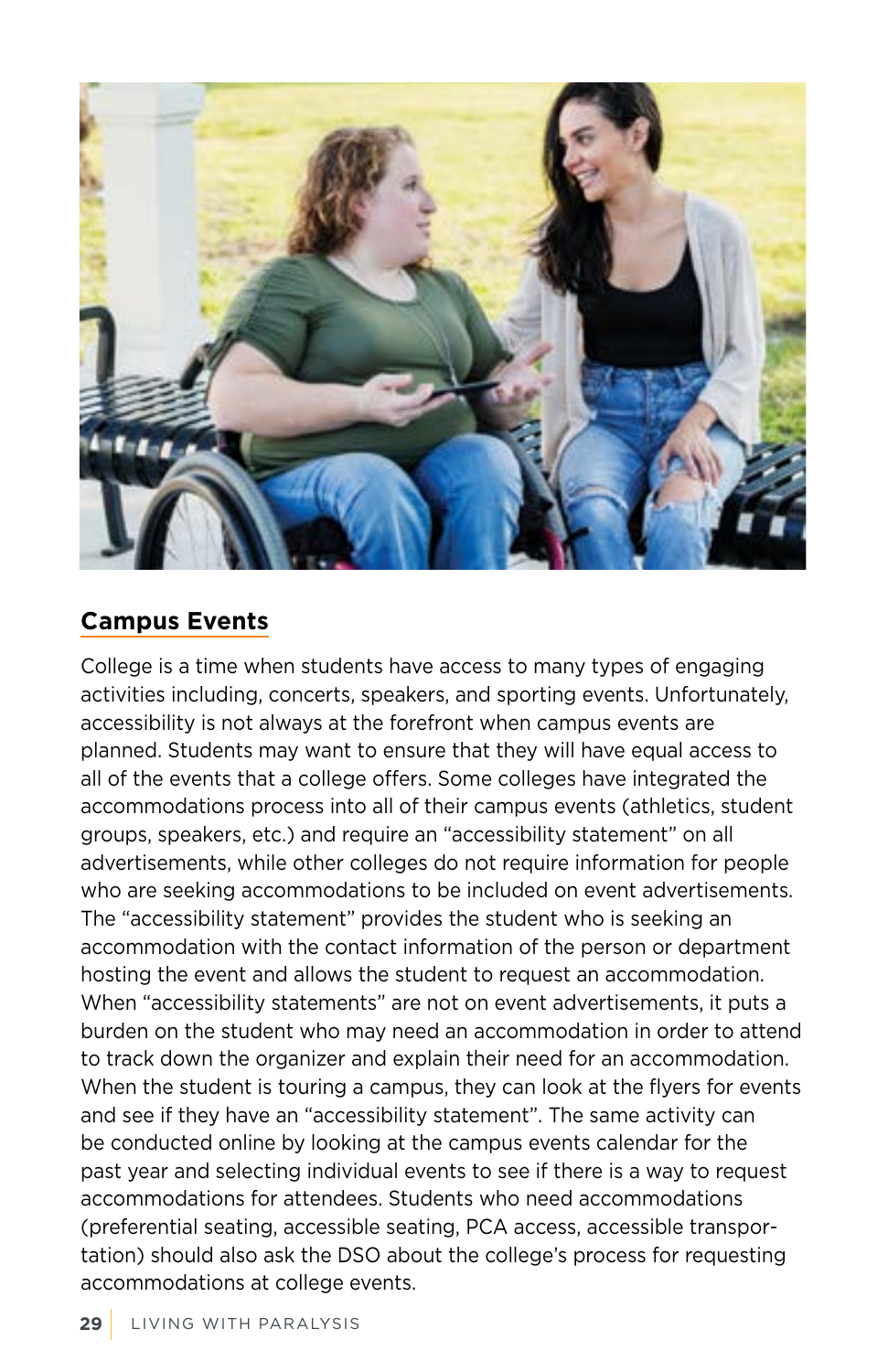#### **Conclusion**

With the right structures, supports, and accommodations students with paralysis and mobility impairments can be successful in college. Using the considerations outlined in this document can help mitigate some of the issues that students with paralysis and mobility impairments may face in college.

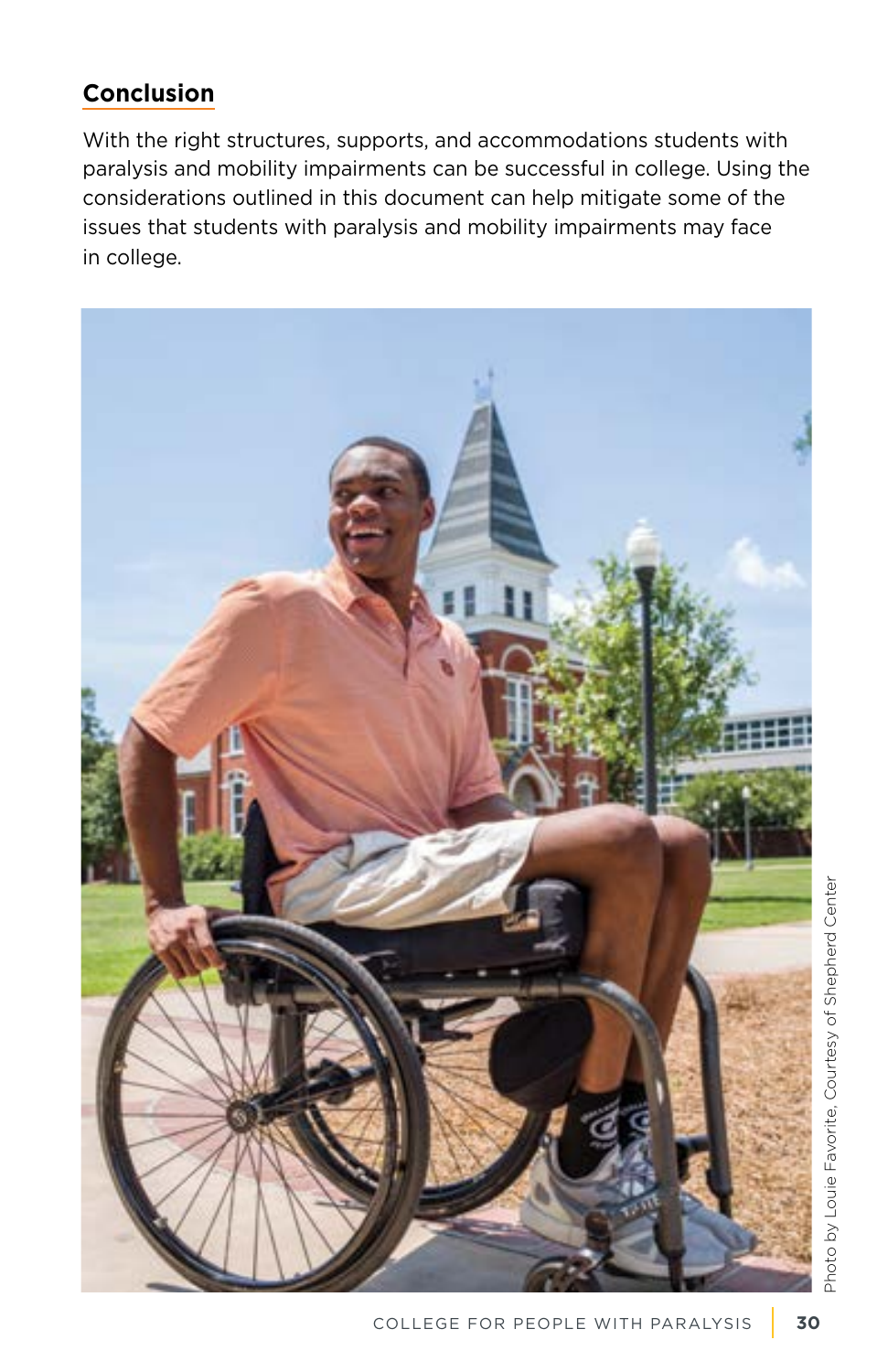#### **RESOURCES**

If you are looking for more information on transitioning to college with paralysis or have a specific question, Reeve Foundation Information Specialists are available Monday through Friday, toll-free at 800-539- 7309 from 9 am to 5 pm EST.

#### The Reeve Foundation offers comprehensive resources and booklets on hundreds of topics related to living with paralysis, including:

Christopher & Dana Reeve Foundation: Choosing a College to Best Fit Your Child's Needs blog *https://www.ChristopherReeve.org/ living-with-paralysis/for-parents/higher-education*

Christopher & Dana Reeve Foundation: College During the Coronavirus blog by Ian Malesiewski *https://www.ChristopherReeve.org/blog/ life-after-paralysis/college-during-the-coronavirus*

Christopher & Dana Reeve Foundation: Fact sheet on Education for People with Disabilities: *https://s3.amazonaws.com/reeve-assets-production/Education-for-PWD-8-20.pdf*

Christopher & Dana Reeve Foundation: Selecting and Hiring a PCA: *https://www.ChristopherReeve.org/blog/daily-dose/ selecting-and-hiring-a-pca*

#### Additional resources about transitioning to college with paralysis:

Accessible College: *https://accessiblecollege.com*

Accessible College provides one-on-one consultation with students with physical disabilities and health conditions and their families focusing on their transition to college and determining accommodations in college. The Reeve Foundation is sponsoring a limited number of consultations with Accessible College so that there is no charge to the student or their family for the service. Please call 1-800-539-7309 and ask for a Reeve Information Specialist to get started with this offer.

AbleThrive: 21 Colleges with Adaptive Sports Programs: *https://ablethrive.com/activities/21-colleges-adapted-sports-programs*

American Collegiate Society of Adapted Athletics (ACSAA): *https://www.acsaaorg.org/resources.php*

Family Caregiver Alliance: Hiring In-Home Help: *https://www.caregiver.org/hiring-home-help*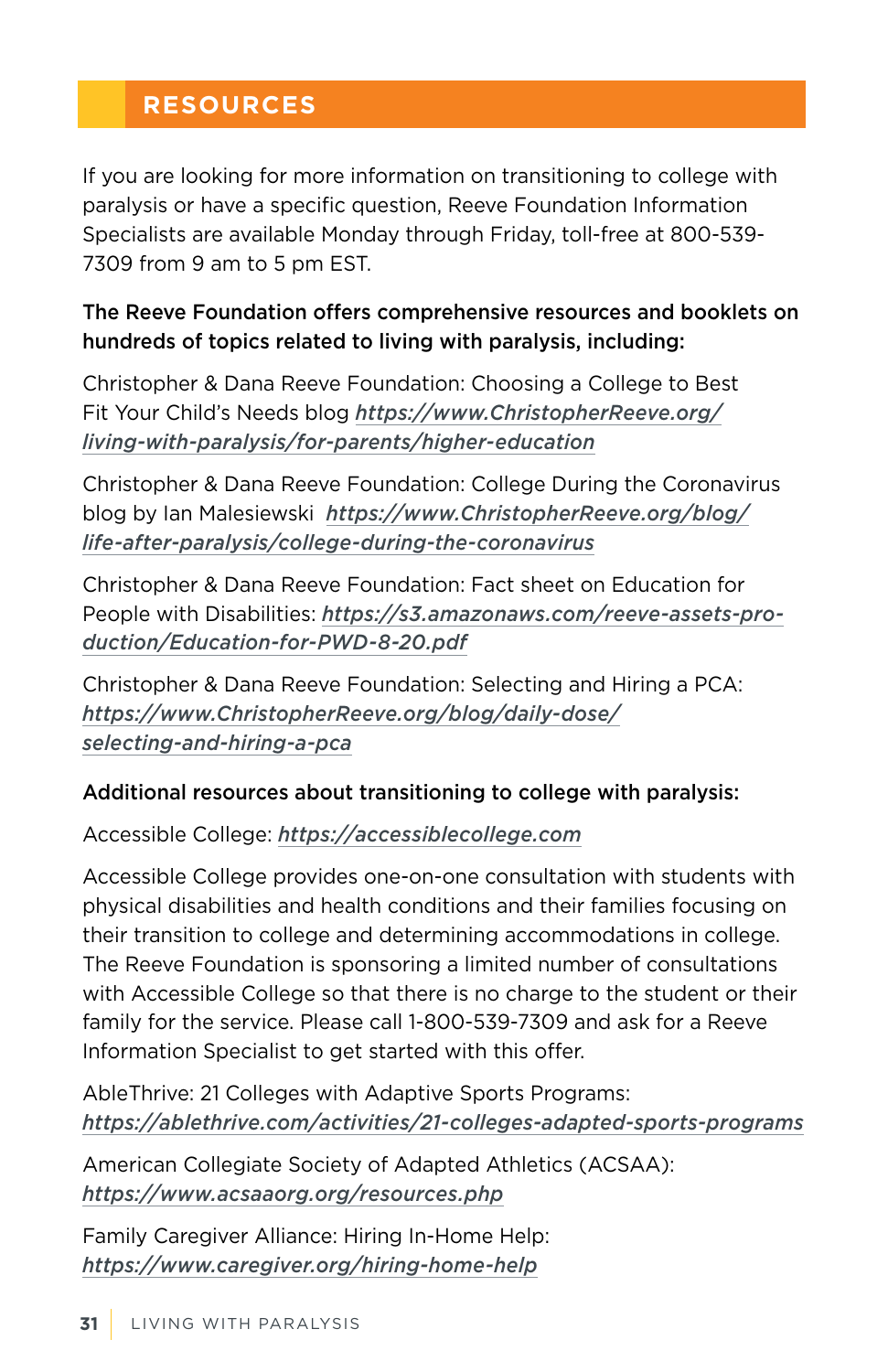FinAid: Financial Aid for Students with Disabilities Several scholarships for students with disabilities as well as financial aid resources *https://finaid.org/otheraid/disabled*

GRIT: College Adaptive Sports Guide: *https://www.gogrit.us/ news/2015/12/14/the-complete-guide-to-collegiate-adaptive-sports*

Shepherd Center: University Accessibility: A 12-minute video that promotes the idea that education can continue after spinal cord injury. Colleges have disability resource offices that can help students with disabilities navigate college. *https://www.youtube.com/ watch?v=qF59-wfnl2A&feature=youtu.be*

University of Illinois at Urbana-Champaign's Division of Disability Resources and Educational Services (DRES)/Beckwith Residential Support Services (BRSS): *https://www.disability.illinois.edu/livingaccommodations/beckwith-residential-support-services-nugent-hall*



U.S. Department of Education: Auxiliary Aids and Services for Postsecondary Students with Disabilities: *https:// www2.ed.gov/about/ offices/list/ocr/docs/ auxaids.html*

Wright State's Office of Disability Services: Personal Assistance Station: *http://www. wright.edu/diversity-and-inclusion/ disability-services/ personal-assistancestation*